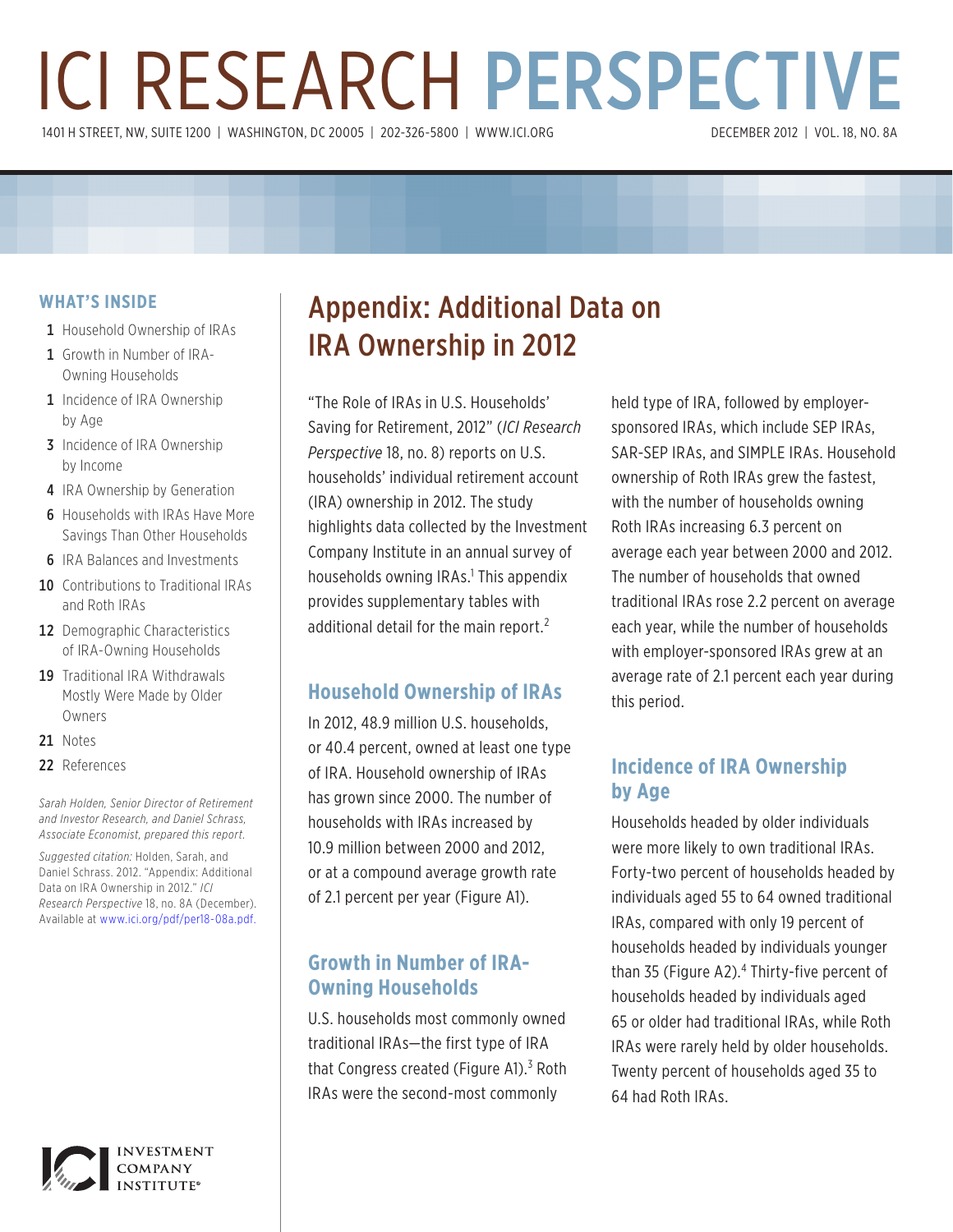## **U.S. Households Owning IRAs, 2000–2012**

|      | <b>Number of U.S. households</b><br><b>Millions</b> |                                            |                            |                                                    |                                 | <b>Share of U.S. households</b><br><b>Percent</b> | <b>Memo: total</b>         |                                                    |                                                              |
|------|-----------------------------------------------------|--------------------------------------------|----------------------------|----------------------------------------------------|---------------------------------|---------------------------------------------------|----------------------------|----------------------------------------------------|--------------------------------------------------------------|
|      | of IRA <sup>2</sup>                                 | <b>Any type Traditional</b><br><b>IRAs</b> | <b>Roth</b><br><b>IRAs</b> | <b>Employer-</b><br>sponsored<br>IRAs <sup>3</sup> | Any type<br>of IRA <sup>2</sup> | <b>Traditional</b><br><b>IRAs</b>                 | <b>Roth</b><br><b>IRAs</b> | <b>Employer-</b><br>sponsored<br>IRAs <sup>3</sup> | number of<br>U.S. households <sup>1</sup><br><b>Millions</b> |
| 2000 | 38.0                                                | 30.5                                       | 9.8                        | 7.2                                                | 35.7%                           | 28.7%                                             | 9.2%                       | 6.8%                                               | 106.4                                                        |
| 2001 | 39.2                                                | 31.3                                       | 10.6                       | 8.7                                                | 36.2                            | 28.9                                              | 9.8                        | 8.0                                                | 108.2                                                        |
| 2002 | 38.0                                                | 30.8                                       | 11.8                       | 8.4                                                | 34.8                            | 28.2                                              | 10.8                       | 7.7                                                | 109.3                                                        |
| 2003 | 40.8                                                | 32.9                                       | 13.9                       | 8.3                                                | 36.7                            | 29.6                                              | 12.5                       | 7.5                                                | 111.3                                                        |
| 2004 | 40.9                                                | 33.2                                       | 13.0                       | 9.0                                                | 36.5                            | 29.6                                              | 11.6                       | 8.0                                                | 112.0                                                        |
| 2005 | 43.0                                                | 34.0                                       | 14.5                       | 8.4                                                | 37.9                            | 30.0                                              | 12.8                       | 7.4                                                | 113.3                                                        |
| 2006 | 43.8                                                | 36.3                                       | 15.3                       | 8.8                                                | 38.3                            | 31.7                                              | 13.4                       | 7.7                                                | 114.4                                                        |
| 2007 | 46.2                                                | 37.7                                       | 17.3                       | 9.2                                                | 39.8                            | 32.5                                              | 14.9                       | 7.9                                                | 116.0                                                        |
| 2008 | 47.3                                                | 37.5                                       | 18.6                       | 10.0                                               | 40.5                            | 32.1                                              | 15.9                       | 8.6                                                | 116.8                                                        |
| 2009 | 46.1                                                | 36.6                                       | 17.0                       | 9.6                                                | 39.3                            | 31.2                                              | 14.5                       | 8.2                                                | 117.2                                                        |
| 2010 | 48.6                                                | 38.5                                       | 19.5                       | 9.4                                                | 41.4                            | 32.8                                              | 16.6                       | 8.0                                                | 117.5                                                        |
| 2011 | 46.5                                                | 37.4                                       | 18.8                       | 9.0                                                | 38.8                            | 31.2                                              | 15.7                       | 7.5                                                | 119.9                                                        |
| 2012 | 48.9                                                | 39.4                                       | 20.3                       | 9.2                                                | 40.4                            | 32.5                                              | 16.8                       | 7.6                                                | 121.1                                                        |

<sup>1</sup> The number of households is as of March of the year indicated.

<sup>2</sup> IRA ownership excludes ownership of Coverdell Education Savings Accounts, which were named Education IRAs prior to July 2001.

<sup>3</sup> Employer-sponsored IRAs include SEP IRAs, SAR-SEP IRAs, and SIMPLE IRAs.

Sources: Investment Company Institute Annual Mutual Fund Shareholder Tracking Survey (2000–2012) and U.S. Census Bureau

### *About the Annual Mutual Fund Shareholder Tracking Survey*

ICI conducts the Mutual Fund Shareholder Tracking Survey each spring to gather information on the demographic and financial characteristics of U.S. households. The most recent survey was conducted in May 2012 and was based on a sample of 4,019 U.S. households selected by random digit dialing, of which 1,622 households, or 40.4 percent, owned IRAs. All interviews were conducted over the telephone with the member of the household who was the sole or co-decisionmaker most knowledgeable about the household's savings and investments. The standard error for the 2012 sample of households is  $\pm$  1.6 percentage points at the 95 percent confidence level.

#### *About the IRA Owners Survey*

ICI conducts the IRA Owners Survey each spring to gather information on characteristics and activities on IRA-owning households in the United States. The most recent survey was conducted in May 2012 and was based on a sample of 2,801 randomly selected, representative U.S. households owning traditional IRAs, Roth IRAs, and employer-sponsored IRAs (SEP IRAs, SAR-SEP IRAs, and SIMPLE IRAs). All interviews were conducted over the telephone with the member of the household who was the sole or co-decisionmaker most knowledgeable about the household's savings and investments. The standard error for the total sample is ± 1.9 percentage points at the 95 percent confidence level. IRA ownership does not include ownership of Coverdell Education Savings Accounts (formerly called Education IRAs).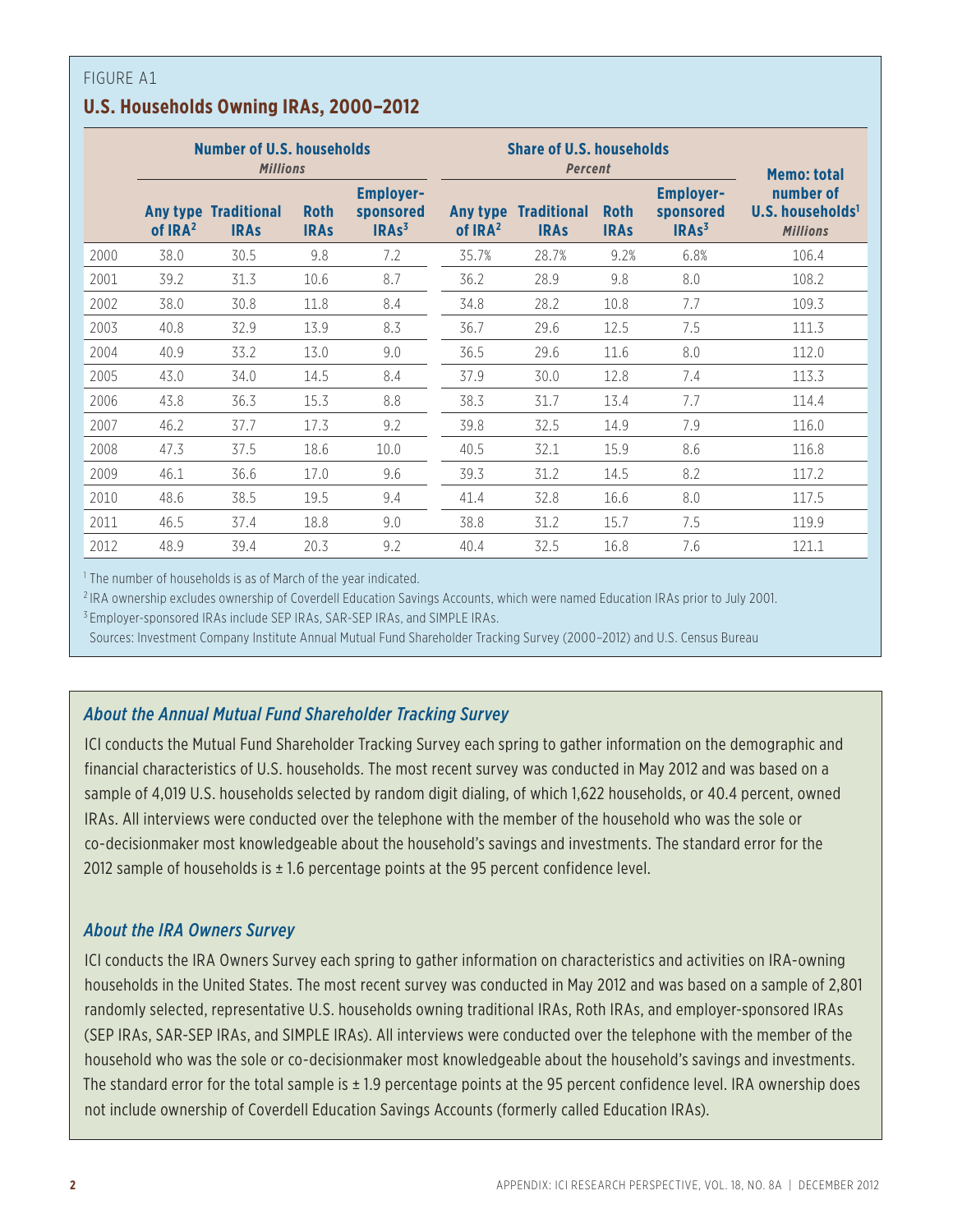

## **Incidence of IRA Ownership by Income**

Household ownership of all types of IRAs also tends to increase with household income (Figure A3). Forty-eight percent of households with incomes of \$50,000 or more owned traditional IRAs, compared with 17 percent of households with incomes of less than \$50,000. One-quarter of households with incomes of \$50,000 or more owned Roth IRAs, compared with 8 percent of households with incomes of less than \$50,000. Twelve percent of households with incomes of \$50,000 or more owned employer-sponsored IRAs. Only 3 percent of households with incomes of less than \$50,000 owned employer-sponsored IRAs.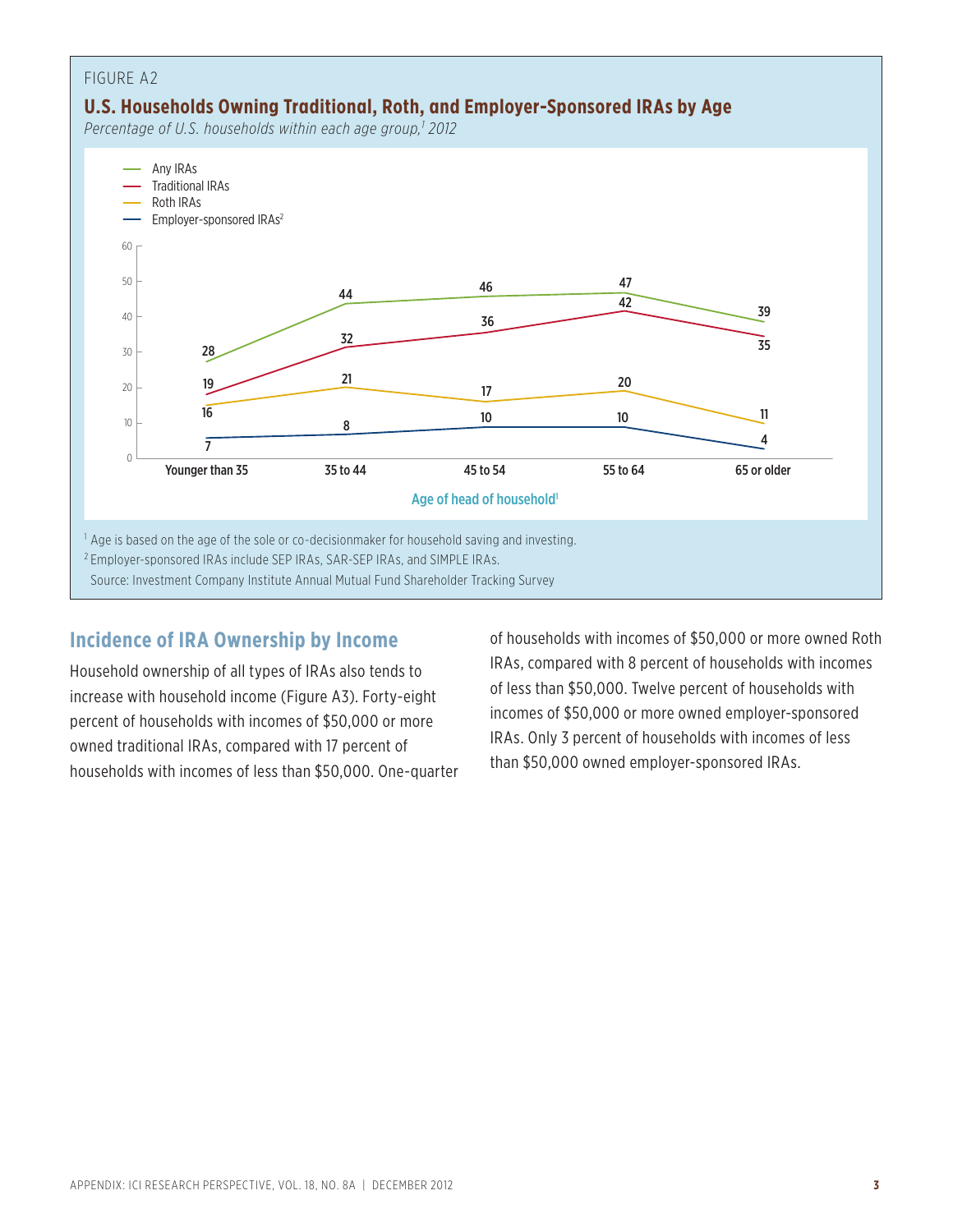## **U.S. Households Owning Traditional, Roth, and Employer-Sponsored IRAs by Household Income**

*Percentage of U.S. households within each income group,1 2012*



### **IRA Ownership by Generation**

Multiple generations of Americans owned IRAs, but the incidence of IRA ownership was greatest among households headed by members of the Baby Boom Generation. In 2012, 47 percent of households headed by members

of the Baby Boom Generation owned IRAs (Figure A4). As a result, 43 percent of IRA-owning households were headed by individuals who were members of the Baby Boom Generation (Figure A5).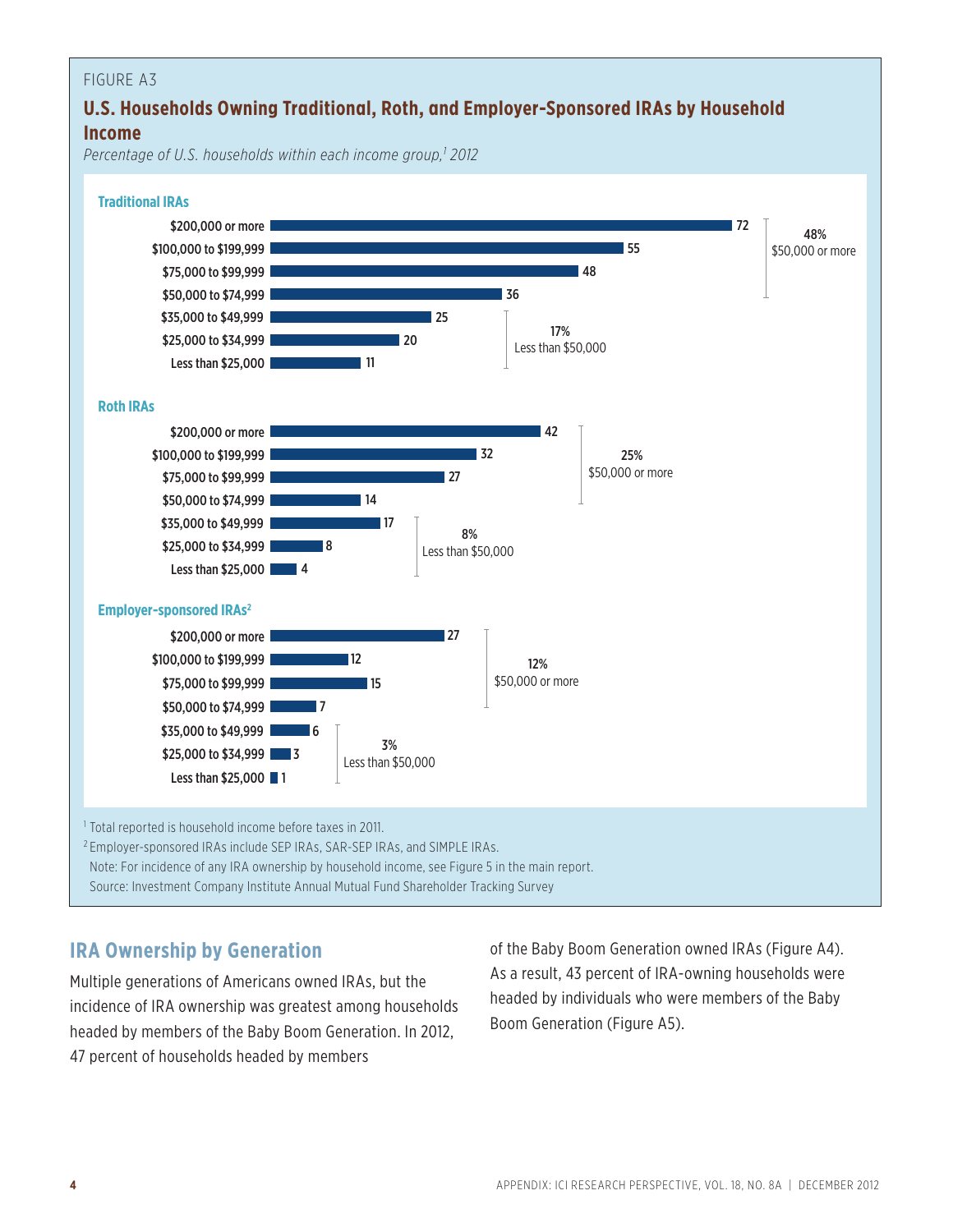![](_page_4_Figure_0.jpeg)

### **Baby Boomers Are 43 Percent of All IRA-Owning Households**

*Percent distribution of households owning IRAs and all U.S. households by generation,1 2012*

![](_page_4_Figure_4.jpeg)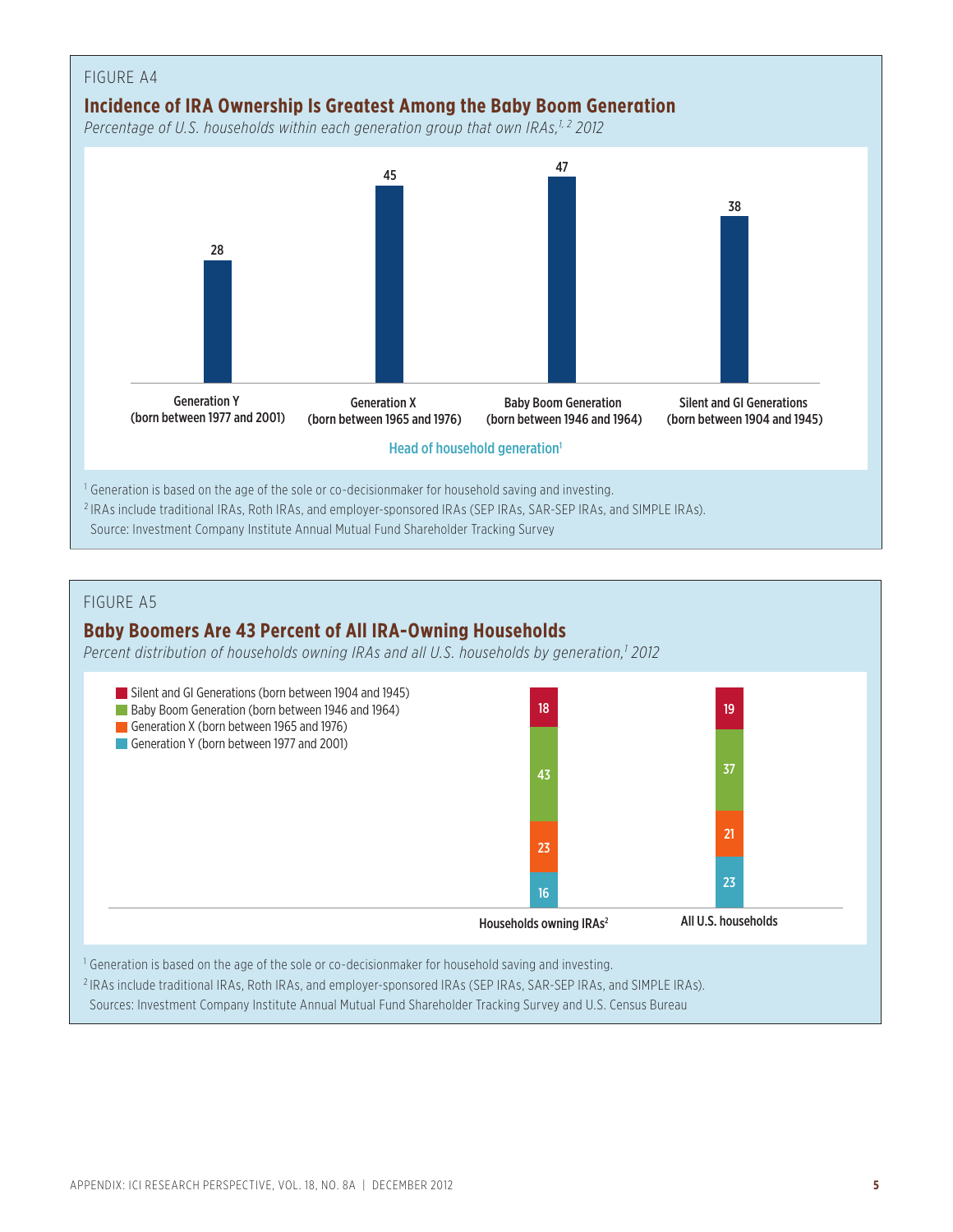Forty percent of households headed by members of the Baby Boom Generation owned traditional IRAs; 19 percent owned Roth IRAs; and 9 percent owned employer-sponsored IRAs (Figure A6). In 2012, households headed by individuals who were members of the Baby Boom Generation held a significant portion of total IRA assets. Fifty-three percent of all IRA assets were held by households headed by individuals who were members of this generation.<sup>5</sup>

## **Households with IRAs Have More Savings Than Other Households**

Both IRAs and employer-sponsored retirement plans provide workers the opportunity to set aside assets for retirement on a tax-advantaged basis. Households with these formal retirement savings arrangements generally have accumulated greater household financial assets compared with households without these arrangements (Figure A7).

## **IRA Balances and Investments**

Median household financial assets in all types of IRAs was \$45,000 in 2012 (Figure A8). Household financial assets in traditional IRAs tended to be greater than assets in Roth or employer-sponsored IRAs.

Traditional IRAs have been in existence for a greater number of years than the other types of IRAs, and many households' traditional IRAs contain employer-sponsored retirement plan rollovers. Roth IRAs have been available since 1998 and have had only very limited opportunity to receive rollovers from employer-sponsored retirement plans.<sup>6</sup> In 2012, the median amount in Roth IRAs was \$20,000, and the median amount in employer-sponsored IRAs was \$25,000 (Figure A8). The median household financial assets in traditional IRAs was \$42,500.

#### FIGURE A6

![](_page_5_Figure_7.jpeg)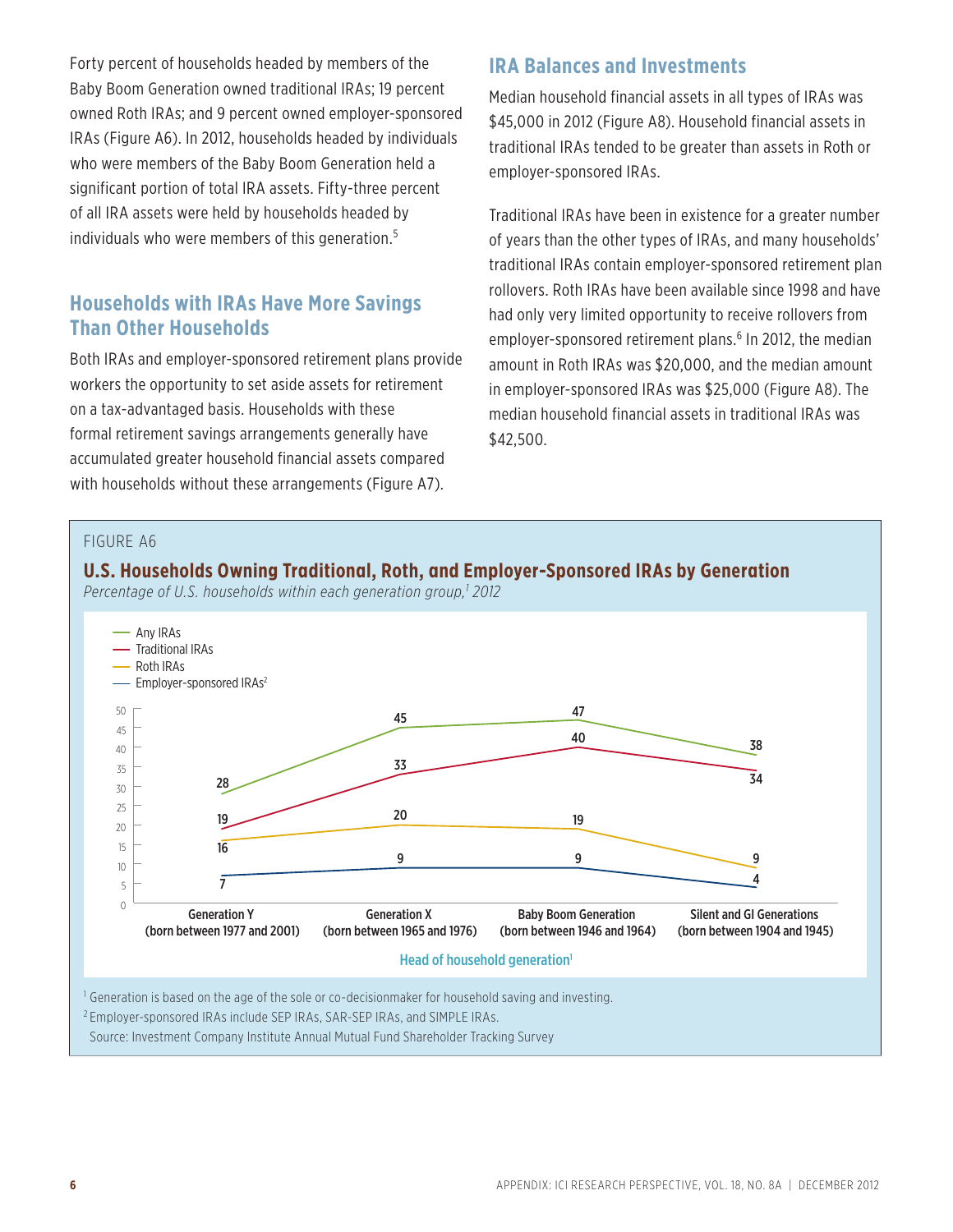![](_page_6_Figure_0.jpeg)

\*Age is based on the age of the sole or co-decisionmaker for household saving and investing. Note: Formal retirement savings include IRAs, employer-sponsored retirement plans (DB or DC plans), or both. Source: Investment Company Institute Annual Mutual Fund Shareholder Tracking Survey

#### FIGURE A8

## **Household Financial Assets in IRAs by Type of IRA**

*Percentage of households with IRA assets in specified ranges, 2012*

|                              |                                                    | <b>Type of IRA owned</b>          |                            |                                                 |  |
|------------------------------|----------------------------------------------------|-----------------------------------|----------------------------|-------------------------------------------------|--|
|                              | <b>Total household</b><br>financial assets in IRAs | <b>Traditional</b><br><b>IRAs</b> | <b>Roth</b><br><b>IRAS</b> | <b>Employer-sponsored</b><br>IRA <sub>s</sub> * |  |
| <b>Assets in type of IRA</b> |                                                    |                                   |                            |                                                 |  |
| Less than \$10,000           | 15                                                 | 18                                | 30                         | 25                                              |  |
| \$10,000 to \$24,999         | 18                                                 | 18                                | 27                         | 24                                              |  |
| \$25,000 to \$49,999         | 17                                                 | 15                                | 17                         | 15                                              |  |
| \$50,000 to \$99,999         | 18                                                 | 19                                | 15                         | 18                                              |  |
| \$100,000 to \$249,999       | 18                                                 | 17                                | 8                          | 13                                              |  |
| \$250,000 or more            | 14                                                 | 13                                | 3                          | 5                                               |  |
| Mean                         | \$116,000                                          | \$110,000                         | \$43,600                   | \$63,900                                        |  |
| Median                       | \$45,000                                           | \$42,500                          | \$20,000                   | \$25,000                                        |  |

\* Employer-sponsored IRAs include SEP IRAs, SAR-SEP IRAs, and SIMPLE IRAs.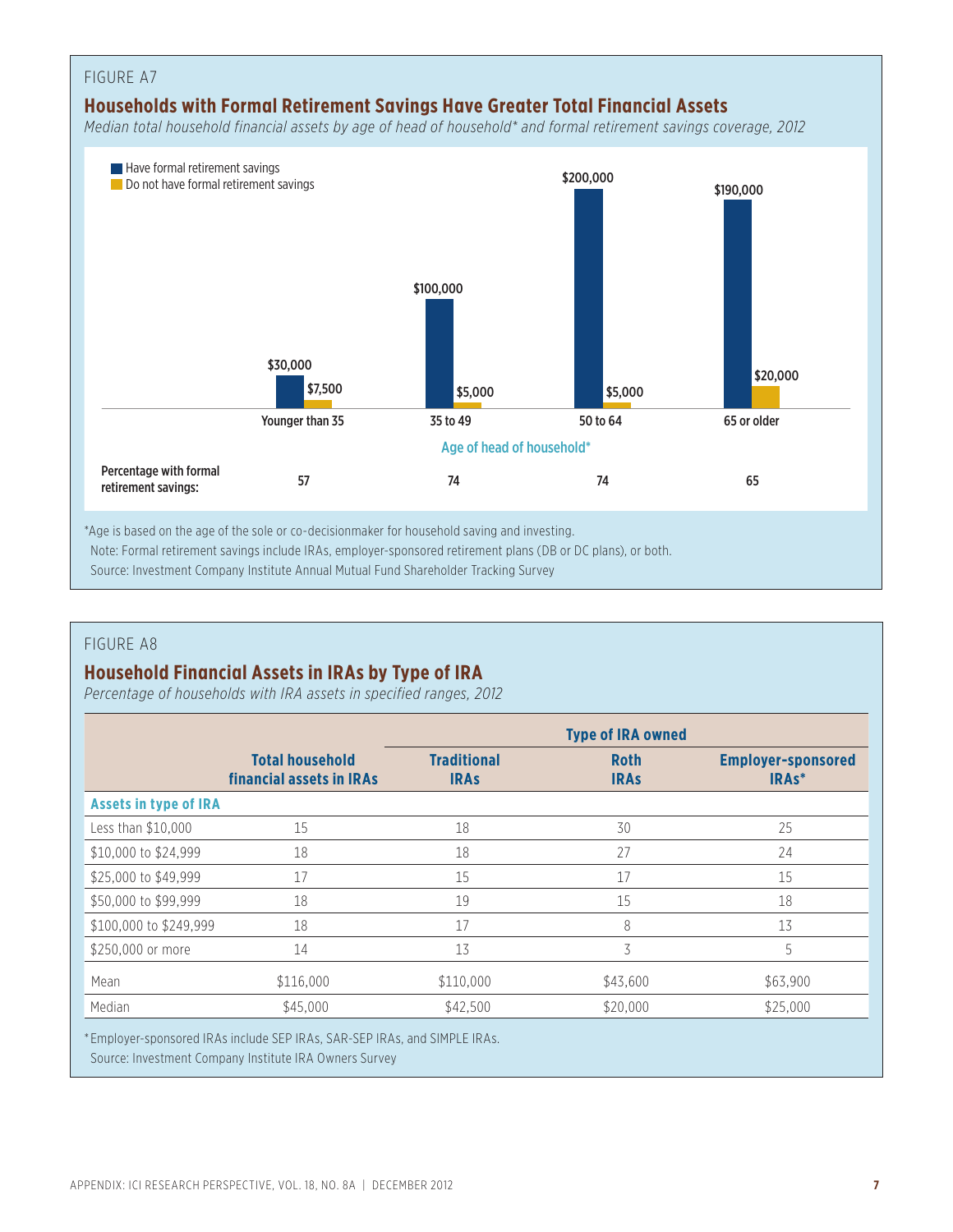![](_page_7_Figure_0.jpeg)

IRAs help individuals and families accumulate savings over time. This is particularly evident when traditional IRA holdings are grouped according to the length of time households have owned traditional IRAs. For example, households owning traditional IRAs for less than 10 years had median traditional IRA holdings of \$12,500, while households owning traditional IRAs for 20 years or more had median traditional IRA holdings of \$80,000 (Figure A9). Mean traditional IRA holdings, while higher than the median values, exhibited a similar pattern.

Mutual funds were the most common IRA investment (Figure A10).<sup>7</sup> In 2012, 68 percent of IRA-owning households had IRA assets invested in mutual funds, usually stock funds. Forty-one percent held individual stocks in their IRAs. Thirty-five percent of households owning IRAs held annuities, and 25 percent held bank deposits in their IRAs. On average, households with traditional, Roth, or employersponsored IRAs held three types of investments in those IRAs.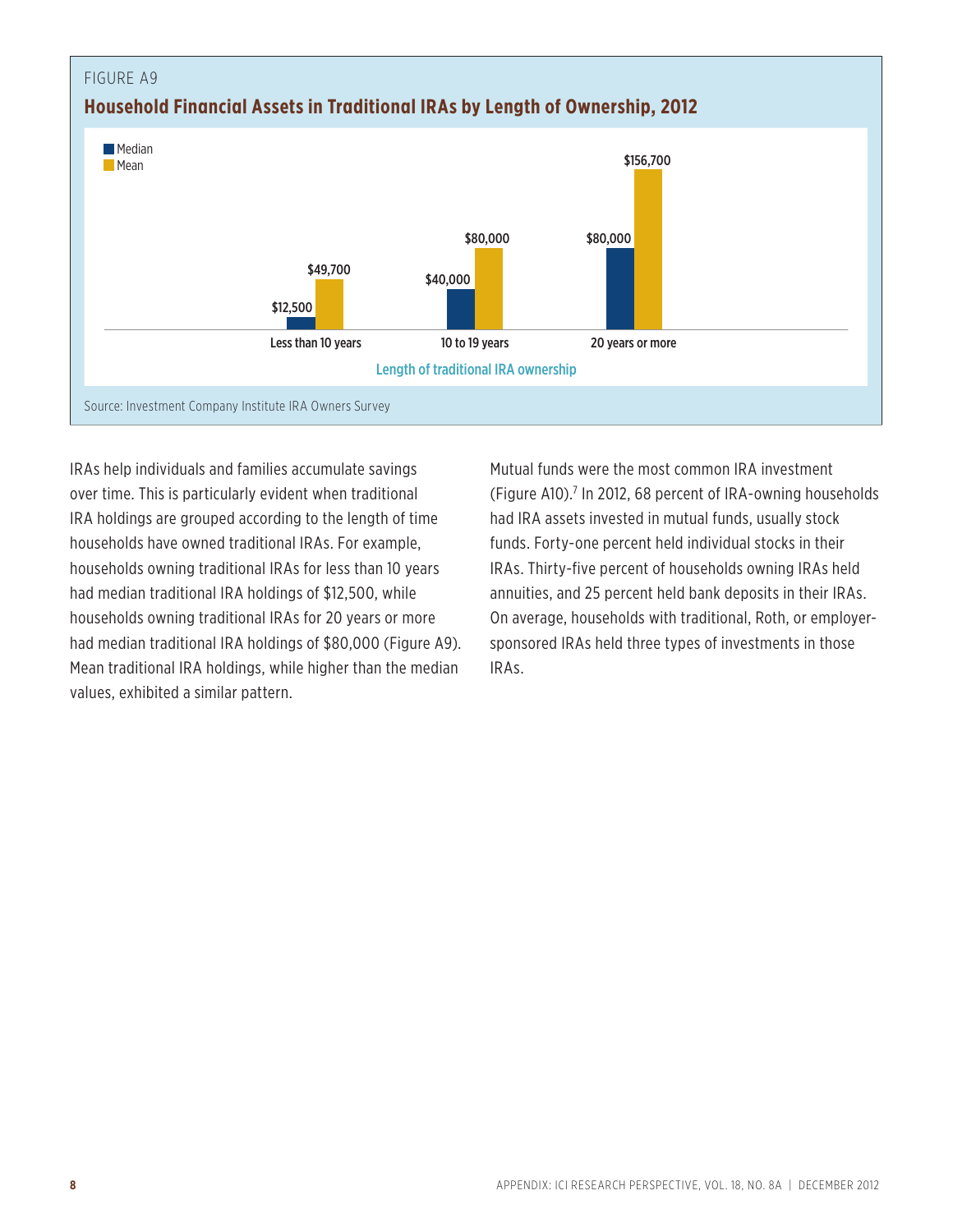## **Types of Investments Held in IRAs**

*Percentage of households with type of IRA indicated,1 2012*

|                                                                                     |                           | <b>Type of IRA owned</b>          |                            |                                                               |  |
|-------------------------------------------------------------------------------------|---------------------------|-----------------------------------|----------------------------|---------------------------------------------------------------|--|
| <b>IRA investments</b>                                                              | Any type<br>of IRA        | <b>Traditional</b><br><b>IRAs</b> | <b>Roth</b><br><b>IRAs</b> | <b>Employer-</b><br>sponsored<br>IRA <sub>s<sup>2</sup></sub> |  |
| Mutual funds (total)                                                                | 68                        | 65                                | 65                         | 53                                                            |  |
| Stock funds                                                                         | 55                        | 53                                | 49                         | 37                                                            |  |
| Bond funds                                                                          | 35                        | 35                                | 24                         | 24                                                            |  |
| Hybrid funds                                                                        | 31                        | 28                                | 27                         | 23                                                            |  |
| Money market funds                                                                  | 31                        | 30                                | 20                         | 24                                                            |  |
| Individual stocks                                                                   | 41                        | 40                                | 30                         | 26                                                            |  |
| Annuities (total)                                                                   | 35                        | 34                                | 23                         | 27                                                            |  |
| Fixed annuities                                                                     | 24                        | 22                                | 15                         | 21                                                            |  |
| Variable annuities                                                                  | 22                        | 22                                | 14                         | 13                                                            |  |
| Bank savings accounts, money market deposit accounts,<br>or certificates of deposit | 25                        | 26                                | 13                         | 15                                                            |  |
| Individual bonds (not including U.S. savings bonds)                                 | 15                        | 14                                | 10                         | 12                                                            |  |
| U.S. savings bonds                                                                  | 12                        | 10                                | 8                          | $\,9$                                                         |  |
| ETFs                                                                                | 10                        | 8                                 | 9                          | 7                                                             |  |
| Other                                                                               | 3                         | 3                                 | 3                          | $(*)$                                                         |  |
| Mean number of investment types held in IRA                                         | 3 types of<br>investments | 3 types of<br>investments         | 3 types of<br>investments  | 3 types of<br>investments                                     |  |

<sup>2</sup> Employer-sponsored IRAs include SEP IRAs, SAR-SEP IRAs, and SIMPLE IRAs.

Note: Number of respondents varies.

 $(*)$  = less than 0.5 percent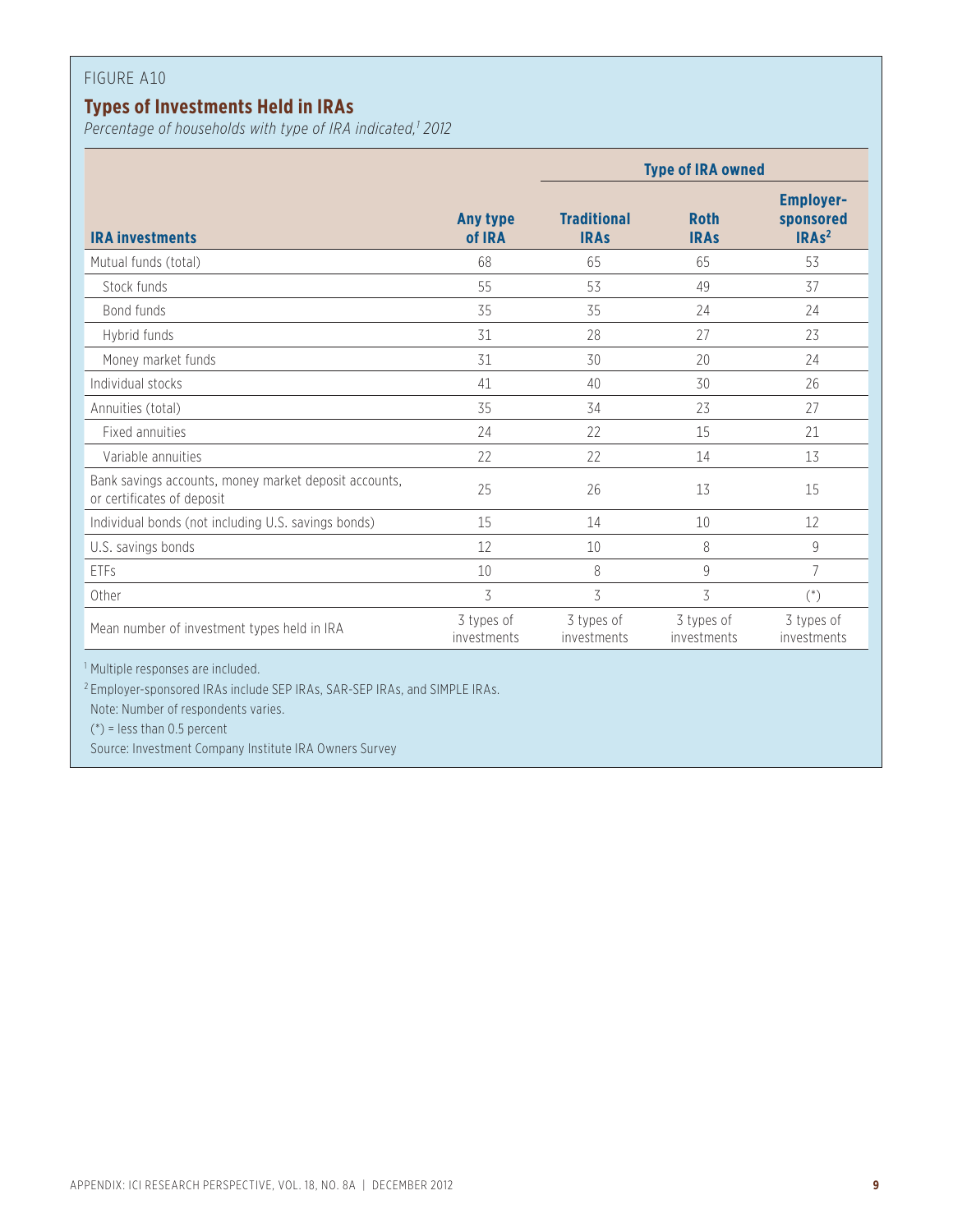## **Contributions to Traditional IRAs and Roth IRAs**

Twenty-eight percent of traditional IRA–owning households—an estimated 11 million—contributed to their traditional IRAs in tax year 2011, with a median contribution of \$4,000 per household (Figure A11).

Those who contributed to their traditional IRAs typically were younger and had higher household incomes than noncontributors (Figure A11). Thirty-seven percent of households owning Roth IRAs—an estimated 7.5 million—contributed to

their Roth IRAs in tax year 2011, with a median contribution of \$3,000 per household. Since tax year 2002, individuals aged 50 or older are eligible to make catch-up contributions to their IRAs.<sup>8</sup> In tax year 2011, 29 percent of traditional IRA–owning households with individuals aged 50 to 70 contributed to their IRAs; 48 percent of these contributing households made catch-up contributions (Figure A12). Thirty-nine percent of Roth IRA–owning households with individuals aged 50 to 70 contributed to their IRAs in tax year 2011; 49 percent of these contributing households made catch-up contributions.

#### FIGURE A11

## **Characteristics of Households Owning Traditional IRAs or Roth IRAs in 2012 by Contribution Status in Tax Year 2011**

|                                                                          |                                                                                     | <b>Traditional IRA-owning households</b>                                                      |                                                                              | <b>Roth IRA-owning households</b>                            |
|--------------------------------------------------------------------------|-------------------------------------------------------------------------------------|-----------------------------------------------------------------------------------------------|------------------------------------------------------------------------------|--------------------------------------------------------------|
|                                                                          | <b>Contributed</b><br>to traditional<br><b>IRA in tax</b><br>year 2011 <sup>1</sup> | <b>Did not</b><br>contribute to<br>traditional<br><b>IRA in tax</b><br>year 2011 <sup>2</sup> | <b>Contributed</b><br>to Roth IRA<br>in tax vear<br><b>2011</b> <sup>3</sup> | Did not<br>contribute<br>to Roth IRA<br>in tax vear<br>20114 |
| <b>Median per household</b>                                              |                                                                                     |                                                                                               |                                                                              |                                                              |
| Age of household sole or co-decisionmaker<br>for saving and investing    | 47 years                                                                            | 57 years                                                                                      | 42 years                                                                     | 49 years                                                     |
| Household income <sup>5</sup>                                            | \$82,000                                                                            | \$72,000                                                                                      | \$87.500                                                                     | \$90,000                                                     |
| Household financial assets <sup>6</sup>                                  | \$175,000                                                                           | \$250,000                                                                                     | \$155,000                                                                    | \$250,000                                                    |
| Household financial assets in all types of IRAs                          | \$50,000                                                                            | \$61,500                                                                                      | \$40,000                                                                     | \$51,000                                                     |
| Amount contributed per household to each<br>type of IRA in tax year 2011 | \$4.000                                                                             | N/A                                                                                           | \$3.000                                                                      | N/A                                                          |
| <b>Percentage of households</b>                                          |                                                                                     |                                                                                               |                                                                              |                                                              |
| Household sole or co-decisionmaker for saving<br>and investing:          |                                                                                     |                                                                                               |                                                                              |                                                              |
| Married or living with a partner                                         | 79                                                                                  | 72                                                                                            | 79                                                                           | 76                                                           |
| College or postgraduate degree                                           | 49                                                                                  | 46                                                                                            | 58                                                                           | 57                                                           |
| Employed full- or part-time                                              | 78                                                                                  | 58                                                                                            | 82                                                                           | 70                                                           |
| Household has DC retirement plan account                                 | 80                                                                                  | 69                                                                                            | 86                                                                           | 75                                                           |

<sup>1</sup> Twenty-eight percent of households owning traditional IRAs contributed to them in tax year 2011.

<sup>2</sup> Includes all households owning traditional IRAs that did not contribute to them in tax year 2011. Some of these households may have been ineligible to make deductible contributions.

<sup>3</sup> Thirty-seven percent of households owning Roth IRAs contributed to them in tax year 2011.

<sup>4</sup> Includes all households owning Roth IRAs that did not contribute to them in tax year 2011. Some of these households may have been ineligible to contribute to Roth IRAs in tax year 2011.

<sup>5</sup> Total reported is household income before taxes in 2011.

<sup>6</sup> Household financial assets include assets in employer-sponsored retirement plans but exclude the household's primary residence.

 $N/A$  = not applicable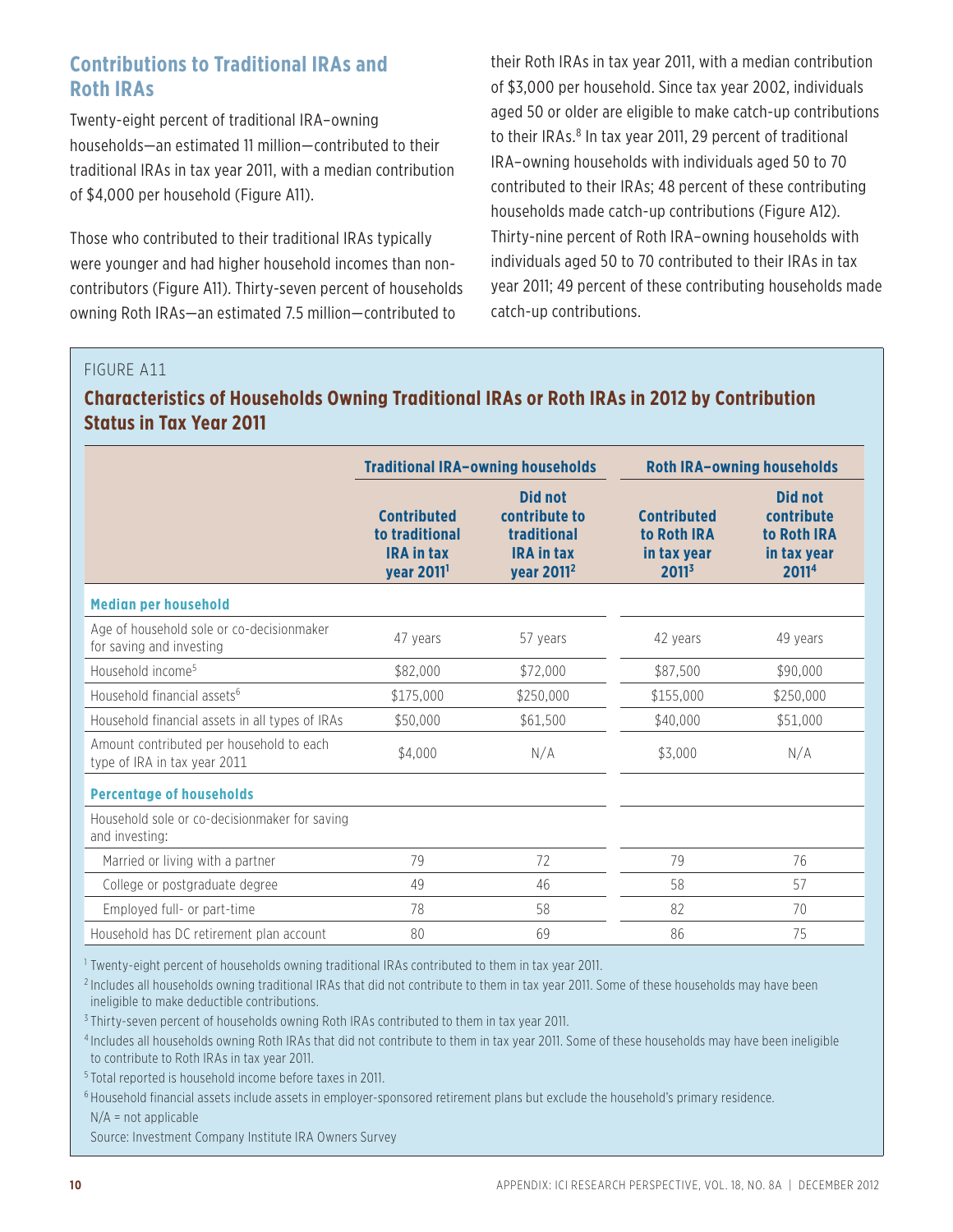## **Catch-Up Contributions Among IRA Owners**

| Tax<br>year<br>2002                                                                                                                         | <b>Tax</b><br>year<br>2003                              | <b>Tax</b><br>year<br>2004 | <b>Tax</b><br>year<br>2006 | <b>Tax</b><br>year<br>2007 | <b>Tax</b><br>year<br>2008 | Tax<br>year<br>2009                                                                            | <b>Tax</b><br>year<br>2010                                                                                                                                                                                                         | Tax<br>year<br>2011 |
|---------------------------------------------------------------------------------------------------------------------------------------------|---------------------------------------------------------|----------------------------|----------------------------|----------------------------|----------------------------|------------------------------------------------------------------------------------------------|------------------------------------------------------------------------------------------------------------------------------------------------------------------------------------------------------------------------------------|---------------------|
|                                                                                                                                             |                                                         |                            |                            |                            |                            |                                                                                                |                                                                                                                                                                                                                                    |                     |
| 9                                                                                                                                           | 13                                                      | 16                         | 12                         | 15                         | 13                         | 11                                                                                             | 14                                                                                                                                                                                                                                 | 14                  |
| 17                                                                                                                                          | 20                                                      | 20                         | 23                         | 10                         | 14                         | 17                                                                                             | 14                                                                                                                                                                                                                                 | 15                  |
| 74                                                                                                                                          | 67                                                      | 64                         | 65                         | 75                         | 73                         | 72                                                                                             | 72                                                                                                                                                                                                                                 | 71                  |
| Catch-up contributions to Roth IRAs <sup>3</sup><br>Percentage of households owning Roth IRAs that qualified to make catch-up contributions |                                                         |                            |                            |                            |                            |                                                                                                |                                                                                                                                                                                                                                    |                     |
| 15                                                                                                                                          | 28                                                      | 33                         | 21                         | 17                         | 23                         | 15                                                                                             | 19                                                                                                                                                                                                                                 | 19                  |
| 12                                                                                                                                          | 21                                                      | 25                         | 28                         | 14                         | 19                         | 23                                                                                             | 17                                                                                                                                                                                                                                 | 20                  |
| 73                                                                                                                                          | 51                                                      | 42                         | 51                         | 69                         | 58                         | 62                                                                                             | 64                                                                                                                                                                                                                                 | 61                  |
|                                                                                                                                             | Catch-up contributions to traditional IRAs <sup>1</sup> |                            |                            |                            |                            | Percentage of households owning traditional IRAs that qualified to make catch-up contributions | 1 House to the above the country of constituting an amentation (ITNA) contains to the following the first official and the first of $\Gamma$ A second the first of the first of the first of the first of the first of the first o |                     |

<sup>1</sup> Households that may make catch-up contributions to traditional IRAs are those in which a household member is at least 50 years old but younger than 70½ years old.

<sup>2</sup> This group may include households ineligible to make deductible contributions to traditional IRAs.

<sup>3</sup> Households that may make catch-up contributions to Roth IRAs are those with incomes within the limits to contribute to a Roth IRA and in which a household member is aged 50 or older.

Note: Data are not available for tax year 2005.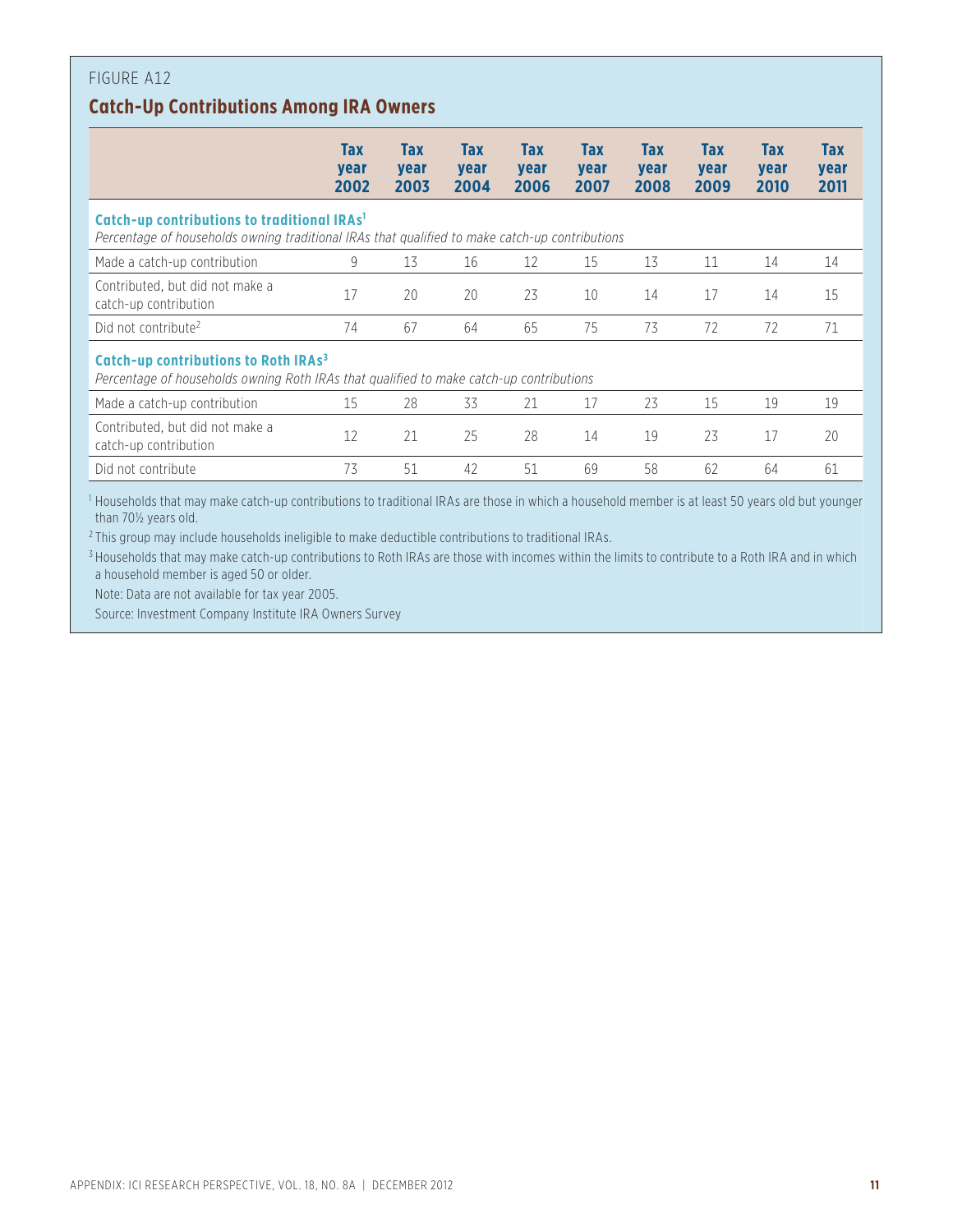## **Demographic Characteristics of IRA-Owning Households**

Saving activity tends to increase with age, educational attainment, and household income; in addition married people tend to save more than single persons.<sup>9</sup> Households that owned IRAs typically had greater financial assets and higher incomes than households without IRAs (Figure A13). In addition, the financial decisionmakers in households with IRAs generally were older and more likely to be married, employed, and have college or postgraduate degrees, compared with households not owning IRAs.

*Traditional IRAs.* In 2012, 39.4 million U.S. households, or 32.5 percent, owned traditional IRAs (Figure A1). The financial decisionmakers of households with traditional IRAs tended to be older; 31 percent were retired from their

#### FIGURE A13

### **Characteristics of U.S. Households Owning IRAs, 2012**

|                                                                       | <b>Type of IRA owned</b>                   |                                   |                            |                                                    |                                                |
|-----------------------------------------------------------------------|--------------------------------------------|-----------------------------------|----------------------------|----------------------------------------------------|------------------------------------------------|
|                                                                       | <b>Households</b><br>owning<br><b>IRAs</b> | <b>Traditional</b><br><b>IRAS</b> | <b>Roth</b><br><b>IRAs</b> | <b>Employer-</b><br>sponsored<br>IRAs <sup>1</sup> | <b>Households</b><br>not owning<br><b>IRAs</b> |
| <b>Median per household</b>                                           |                                            |                                   |                            |                                                    |                                                |
| Age of household sole or co-decisionmaker for saving<br>and investing | 52 years                                   | 54 years                          | 45 years                   | 50 years                                           | 49 years                                       |
| Household income <sup>2</sup>                                         | \$75,000                                   | \$75,000                          | \$90,000                   | \$75,000                                           | \$35,000                                       |
| Household financial assets <sup>3</sup>                               | \$200,000                                  | \$200,000                         | \$200,000                  | \$160,000                                          | \$25,000                                       |
| Household financial assets in all types of IRAs                       | \$45,000                                   | \$60,000                          | \$48,000                   | \$65,000                                           | N/A                                            |
| Share of household financial assets in type of<br>IRA indicated       | 34%                                        | 29%                               | 12%                        | 18%                                                | N/A                                            |
| <b>Percentage of households</b>                                       |                                            |                                   |                            |                                                    |                                                |
| Household sole or co-decisionmaker for saving and investing:          |                                            |                                   |                            |                                                    |                                                |
| Married or living with a partner                                      | 73                                         | 74                                | 77                         | 80                                                 | 52                                             |
| College or postgraduate degree                                        | 47                                         | 47                                | 58                         | 39                                                 | 21                                             |
| Employed full- or part-time                                           | 67                                         | 64                                | 75                         | 81                                                 | 52                                             |
| Retired from lifetime occupation                                      | 28                                         | 31                                | 19                         | 16                                                 | 31                                             |
| Household has DC account or DB plan coverage (total) <sup>4</sup>     | 83                                         | 82                                | 85                         | 84                                                 | 47                                             |
| DC retirement plan account                                            | 73                                         | 72                                | 79                         | 76                                                 | 38                                             |
| DB plan coverage                                                      | 46                                         | 47                                | 47                         | 38                                                 | 22                                             |
| Types of IRAs owned:4                                                 |                                            |                                   |                            |                                                    |                                                |
| <b>Traditional IRA</b>                                                | 80                                         | 100                               | 67                         | 64                                                 | N/A                                            |
| Roth IRA                                                              | 42                                         | 35                                | 100                        | 35                                                 | N/A                                            |
| Employer-sponsored IRA <sup>1</sup>                                   | 19                                         | 15                                | 16                         | 100                                                | N/A                                            |

<sup>1</sup> Employer-sponsored IRAs include SEP IRAs, SAR-SEP IRAs, and SIMPLE IRAs.

<sup>2</sup> Total reported is household income before taxes in 2011.

<sup>3</sup> Household financial assets include assets in employer-sponsored retirement plans but exclude the household's primary residence.

<sup>4</sup> Multiple responses are included.

N/A = not applicable

Sources: Investment Company Institute Annual Mutual Fund Shareholder Tracking Survey and Investment Company Institute IRA Owners Survey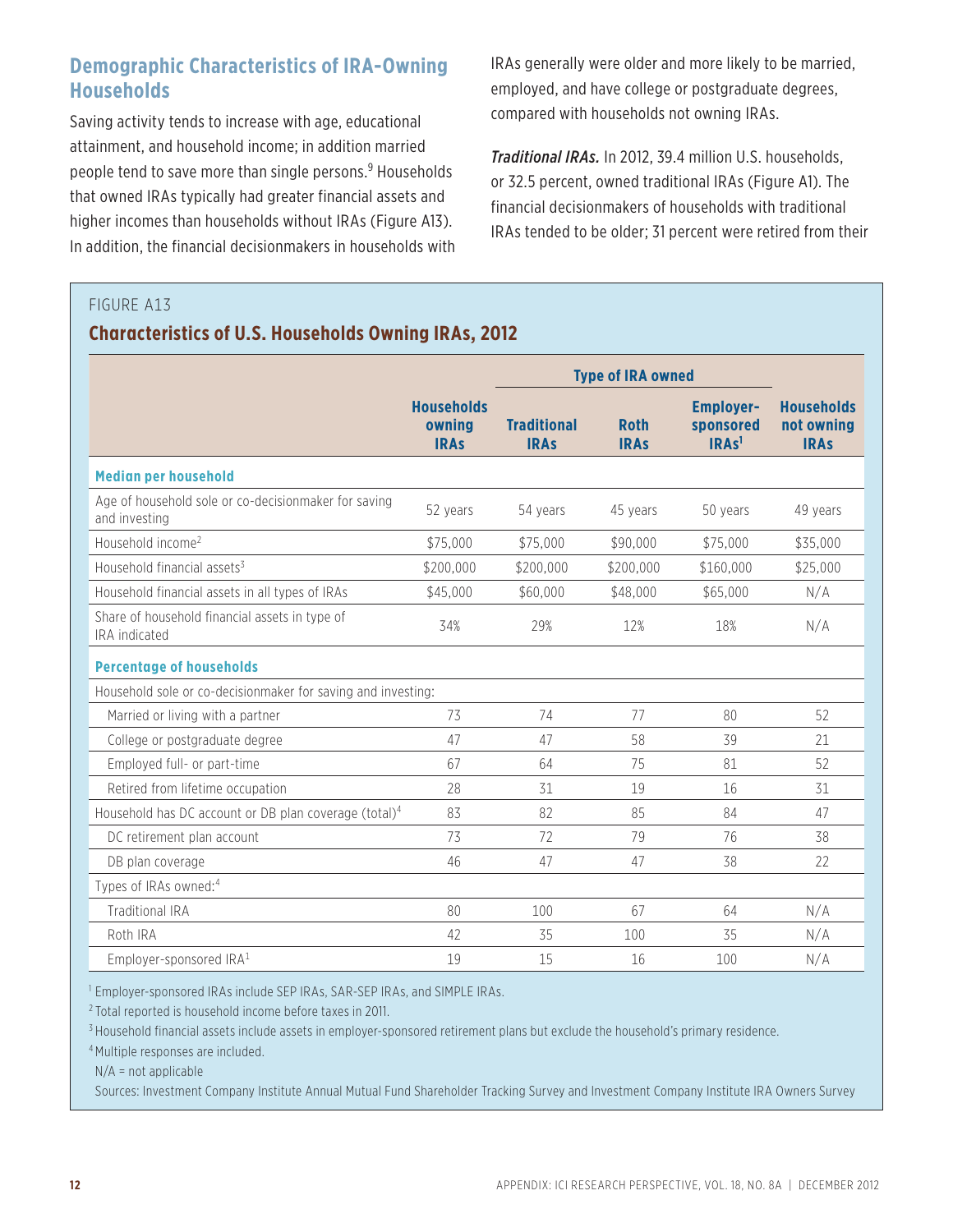| FIGURE A14                                                                   |                |
|------------------------------------------------------------------------------|----------------|
| <b>Characteristics of U.S. Households Owning Traditional IRAs, 2012</b>      |                |
| Median per household owning traditional IRAs                                 |                |
| Amount in traditional IRAs                                                   | \$42,500       |
| Amount contributed to traditional IRAs in tax year 2011 <sup>1</sup>         | \$4,000        |
| Number of traditional IRAs owned                                             | $\mathbf 1$    |
| Percentage of households owning traditional IRAs                             |                |
| Traditional IRA includes rollover from an employer-sponsored retirement plan | 51             |
| Contributed to a traditional IRA in tax year 2011                            | 28             |
| Deducted a traditional IRA contribution in tax year 2011 <sup>2</sup>        | 31             |
| Made a withdrawal from a traditional IRA in tax year 2011                    | 21             |
| <b>Own traditional IRA:3</b>                                                 |                |
| Respondent                                                                   | 85             |
| Spouse                                                                       | 48             |
| Dependent children                                                           | 4              |
| <b>Number of traditional IRAs owned:</b>                                     |                |
| One                                                                          | 50             |
| Two                                                                          | 37             |
| Three or more                                                                | 13             |
| <b>Year first traditional IRA was opened:</b>                                |                |
| 1974 through 1981                                                            | 15             |
| 1982 through 1986                                                            | 14             |
| 1987 through 1991                                                            | 15             |
| 1992 through 1996                                                            | 13             |
| 1997 through 2001                                                            | 15             |
| 2002 through 2006                                                            | 13             |
| 2007 through 2009                                                            | 8              |
| 2010 through May 2012                                                        | $\overline{7}$ |
| Continued on the next page                                                   |                |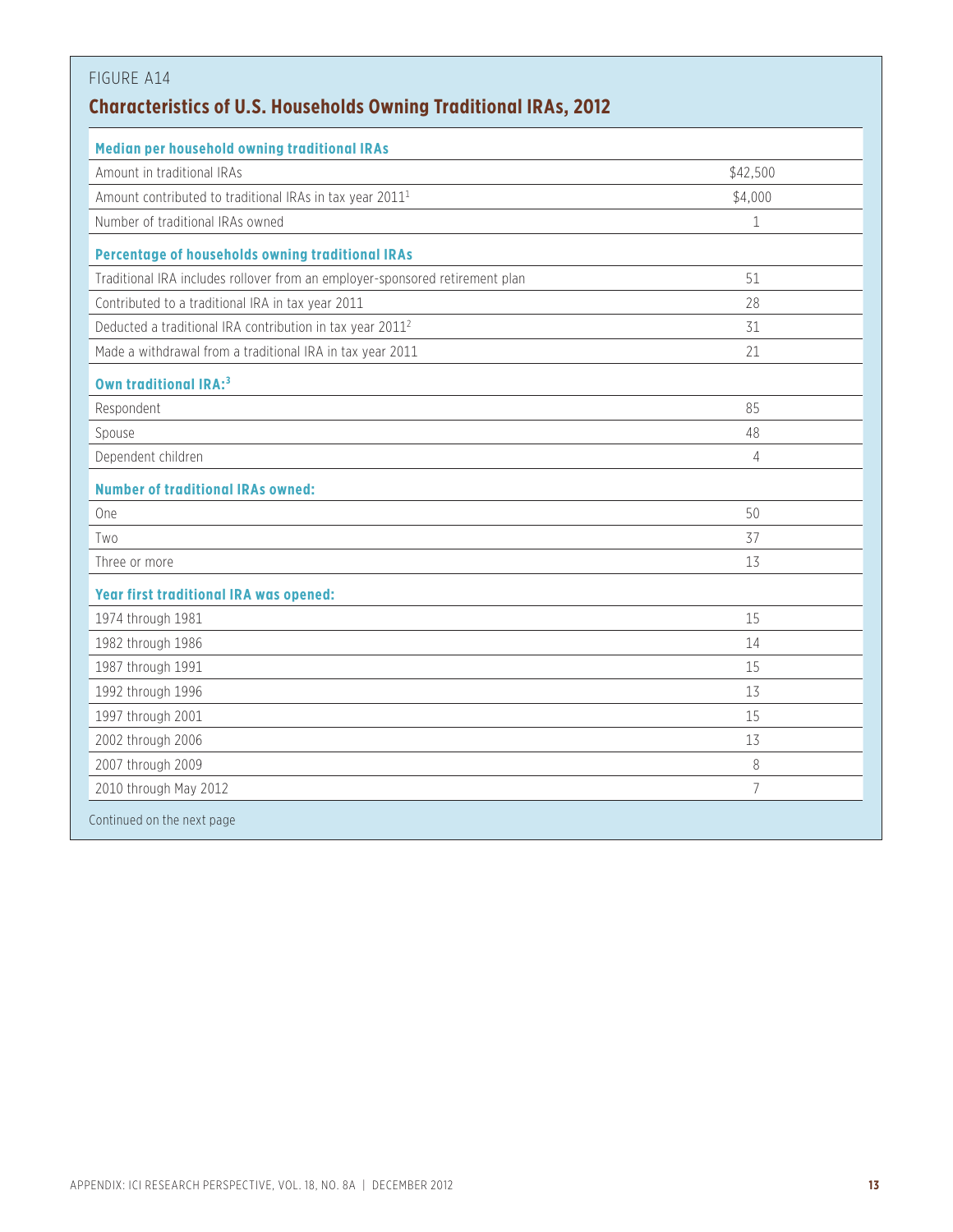| FIGURE A14 CONTINUED<br><b>Characteristics of U.S. Households Owning Traditional IRAs, 2012</b>                                                                                                                                                                               |    |
|-------------------------------------------------------------------------------------------------------------------------------------------------------------------------------------------------------------------------------------------------------------------------------|----|
| Where traditional IRAs are held: <sup>3</sup>                                                                                                                                                                                                                                 |    |
| Investment professional (total)                                                                                                                                                                                                                                               | 75 |
| Full-service brokerage                                                                                                                                                                                                                                                        | 33 |
| Independent financial planning firm                                                                                                                                                                                                                                           | 24 |
| Bank or savings institution                                                                                                                                                                                                                                                   | 29 |
| Insurance company                                                                                                                                                                                                                                                             | 11 |
| Direct sources (total)                                                                                                                                                                                                                                                        | 33 |
| Mutual fund company                                                                                                                                                                                                                                                           | 26 |
| Discount brokerage (total)                                                                                                                                                                                                                                                    | 11 |
| Discount brokerage firm with walk-in offices                                                                                                                                                                                                                                  | 8  |
| Discount brokerage firm that is only available online                                                                                                                                                                                                                         | 4  |
| <sup>1</sup> Figure reports median among households that contributed to traditional IRAs in tax year 2011.<br><sup>2</sup> Figure reports percentage among households that contributed to traditional IRAs in tax year 2011.<br><sup>3</sup> Multiple responses are included. |    |

Source: Investment Company Institute IRA Owners Survey

lifetime occupations (Figure A13). Seventy-two percent of households with traditional IRAs also had defined contribution (DC) plan accounts. Thirty-five percent of households with traditional IRAs also owned Roth IRAs, and 15 percent also owned employer-sponsored IRAs.

Households owning traditional IRAs had median assets of \$42,500 in their traditional IRAs, typically held in one account (Figure A14). Households with traditional IRAs that included rollover assets typically had greater IRA assets, including traditional IRA assets, than households whose

traditional IRAs did not include rollovers (Figure A15). Fifty-seven percent of traditional IRA–owning households opened their first traditional IRA in 1996 or earlier (Figure A14).

Households with traditional IRAs held them through a wide array of financial institutions. Seventy-five percent of traditional IRA–owning households held traditional IRAs through investment professionals, and 33 percent held traditional IRAs directly at mutual fund companies or discount brokers (Figure A14).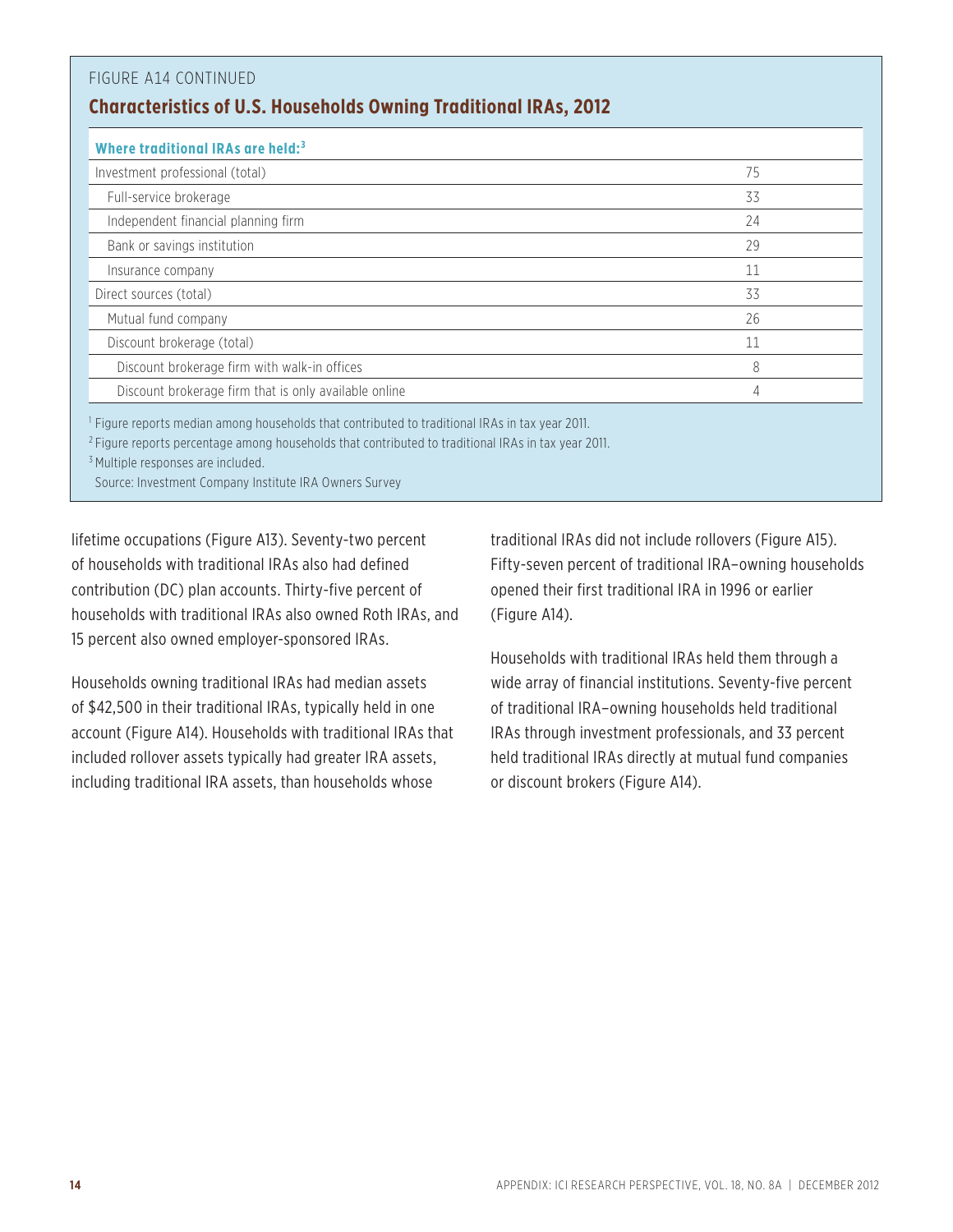## **Characteristics of Households Owning Traditional IRAs With and Without Rollovers from Employer-Sponsored Retirement Plans, 2012**

|                                                                    | <b>Traditional IRA</b><br>includes rollover from<br>employer-sponsored<br>retirement plan <sup>1</sup> | <b>Traditional IRA does not</b><br>include rollover from<br>employer-sponsored<br>retirement plan <sup>2</sup> |
|--------------------------------------------------------------------|--------------------------------------------------------------------------------------------------------|----------------------------------------------------------------------------------------------------------------|
| <b>Median per household</b>                                        |                                                                                                        |                                                                                                                |
| Age of household sole or co-decisionmaker for saving and investing | 53 years                                                                                               | 55 years                                                                                                       |
| Household income <sup>3</sup>                                      | \$80,000                                                                                               | \$70,000                                                                                                       |
| Household financial assets <sup>4</sup>                            | \$220,000                                                                                              | \$200,000                                                                                                      |
| Household financial assets in all types of IRAs                    | \$75,000                                                                                               | \$42,500                                                                                                       |
| Amount in traditional IRAs                                         | \$62,500                                                                                               | \$30,000                                                                                                       |
| Number of traditional IRAs owned                                   | $\overline{2}$                                                                                         | $\mathbf 1$                                                                                                    |
| <b>Percentage of households</b>                                    |                                                                                                        |                                                                                                                |
| Household sole or co-decisionmaker for saving and investing:       |                                                                                                        |                                                                                                                |
| Married or living with a partner                                   | 77                                                                                                     | 71                                                                                                             |
| Widowed                                                            | $\overline{7}$                                                                                         | 11                                                                                                             |
| College or postgraduate degree                                     | 49                                                                                                     | 44                                                                                                             |
| Employed full- or part-time                                        | 63                                                                                                     | 64                                                                                                             |
| Retired from lifetime occupation                                   | 29                                                                                                     | 34                                                                                                             |
| Where traditional IRAs are held: <sup>5</sup>                      |                                                                                                        |                                                                                                                |
| Investment professional (total)                                    | 78                                                                                                     | 73                                                                                                             |
| Full-service brokerage                                             | 38                                                                                                     | 28                                                                                                             |
| Independent financial planning firm                                | 27                                                                                                     | 21                                                                                                             |
| Bank or savings institution                                        | 25                                                                                                     | 32                                                                                                             |
| Insurance company                                                  | 11                                                                                                     | 11                                                                                                             |
| Direct market (total)                                              | 38                                                                                                     | 27                                                                                                             |
| Mutual fund company                                                | 28                                                                                                     | 24                                                                                                             |
| Discount brokerage (total)                                         | 14                                                                                                     | $\overline{7}$                                                                                                 |
| Discount brokerage with walk-in offices                            | 10                                                                                                     | 5                                                                                                              |
| Discount brokerage firm that is only available online              | 5                                                                                                      | $\overline{2}$                                                                                                 |

<sup>1</sup> Fifty-one percent of households owning traditional IRAs have traditional IRAs that include rollovers from employer-sponsored retirement plans. <sup>2</sup> Forty-nine percent of households owning traditional IRAs have traditional IRAs that do not include rollovers from employer-sponsored retirement plans.

<sup>3</sup> Total reported is household income before taxes in 2011.

<sup>4</sup> Household financial assets include assets in employer-sponsored retirement plans but exclude the household's primary residence.

<sup>5</sup> Multiple responses are included.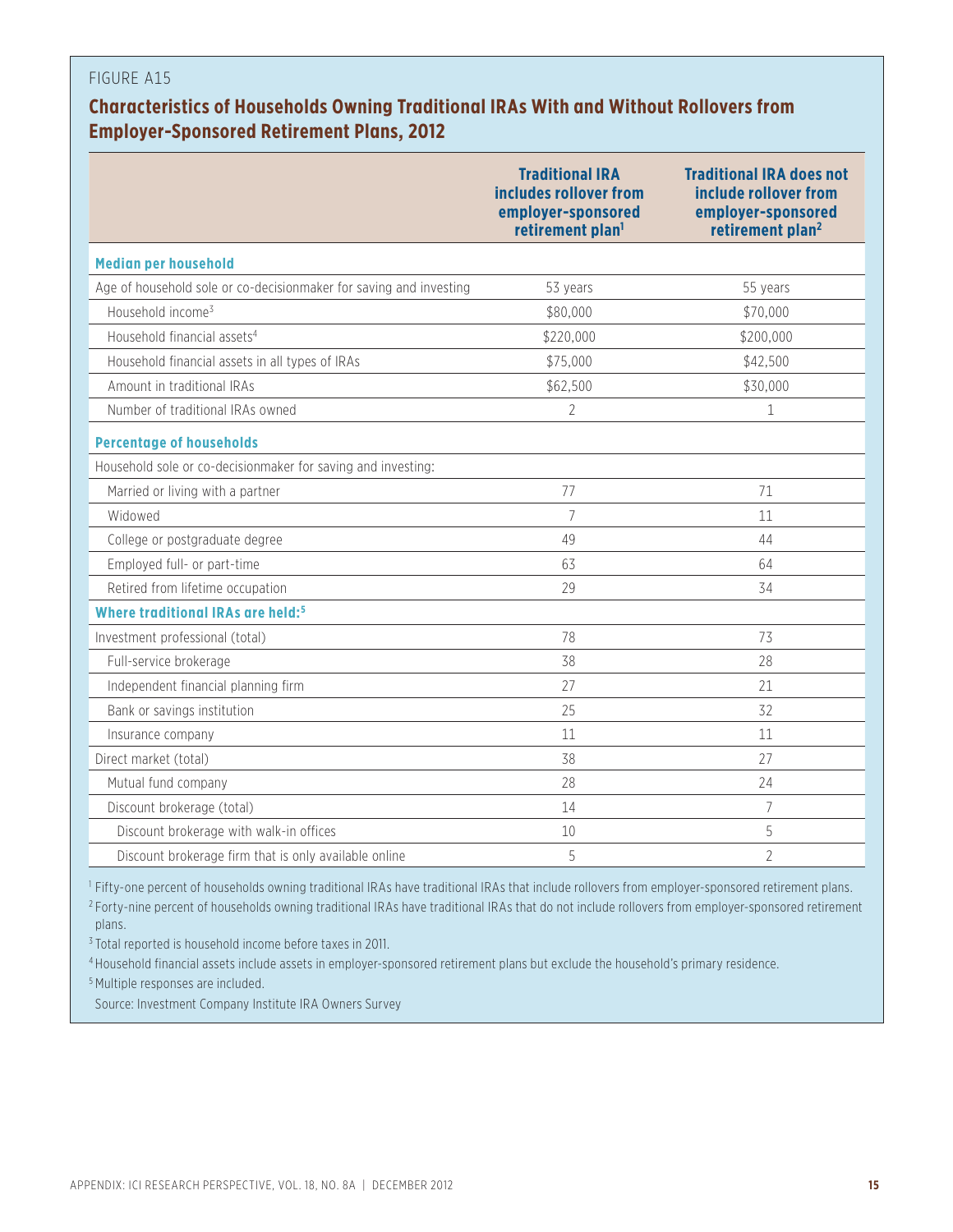Households with multiple traditional IRAs tended to hold them at different financial services firms. In 2012, 49 percent of households with multiple traditional IRAs held each IRA at a different type of financial services firm (Figure A16). Twelve percent of households with multiple traditional IRAs reported that some of their IRAs were at the same type of financial services firm. The remaining 39 percent indicated that all of their IRAs were at the same type of financial services firm, but this does not necessarily mean that they held their multiple IRAs at the same firm (merely the same type of firm).

*Roth IRAs.* In 2012, 20.3 million U.S. households, or 16.8 percent, owned Roth IRAs (Figure A1, page 2). The financial decisionmakers of Roth IRA households had a median age of 45 years and were the most likely of all IRA household decisionmakers to have college or postgraduate degrees (Figure A13). Sixty-seven percent of Roth IRA– owning households also owned traditional IRAs, and 79 percent had DC plan accounts.

Households owning Roth IRAs typically owned one Roth IRA account, with a median balance of \$20,000 (Figure A17). Households with Roth IRAs that were funded by conversions from traditional IRAs typically had greater IRA assets, including Roth IRA assets, than households whose Roth IRAs were not funded by conversions from traditional IRAs (Figure A18). One-quarter of Roth IRA– owning households initially opened their Roth IRAs in 1998, the first year they were offered and the only year in which taxes on conversions could be spread over four years (Figure A17).<sup>10, 11</sup> Another 20 percent opened their Roth IRAs between 1999 and 2001, and the remaining 55 percent opened their first Roth IRAs in 2002 or later. Thirty-seven percent of households owning Roth IRAs opened a Roth IRA as their first IRA. Roth IRA–owning households mostly held Roth IRAs at mutual fund companies, full-service brokerages, or independent financial planning firms.

#### FIGURE A16

#### **Households Hold Traditional IRAs at Different Types of Financial Services Firms**

*Percentage of traditional IRA–owning households with multiple traditional IRAs, 2012*

![](_page_15_Figure_6.jpeg)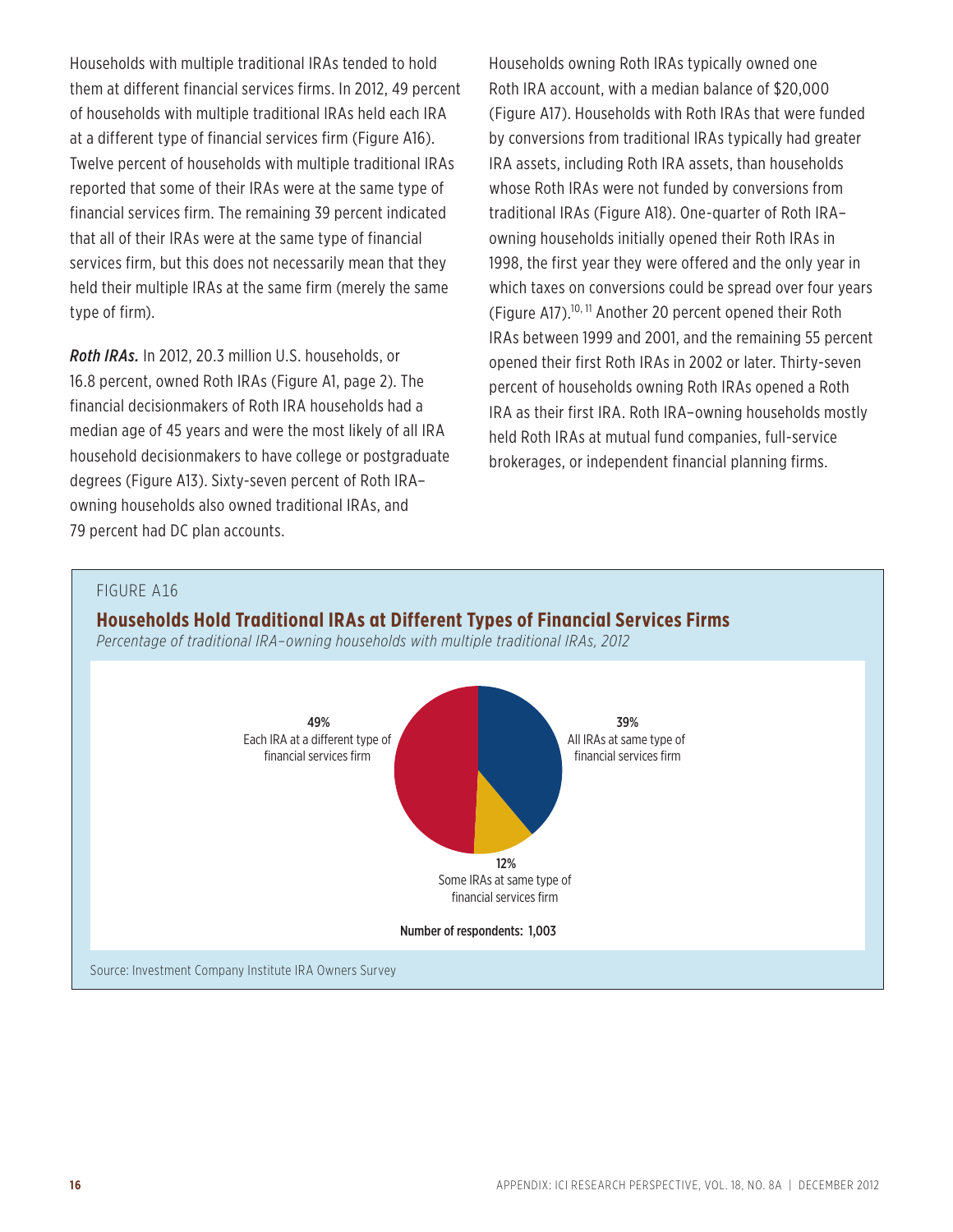| <b>Median per household owning Roth IRAs</b>                                        |              |
|-------------------------------------------------------------------------------------|--------------|
| Amount in Roth IRAs                                                                 | \$20,000     |
| Amount contributed to Roth IRAs in tax year 2011 <sup>1</sup>                       | \$3,000      |
| Number of Roth IRAs owned                                                           | $\mathbf{1}$ |
| <b>Percentage of households owning Roth IRAs</b>                                    |              |
| Roth IRA was first IRA owned                                                        | 37           |
| Roth IRA was funded by a conversion from a traditional IRA                          | 21           |
| Contributed to a Roth IRA in tax year 2011                                          | 37           |
| Roth IRA assets include assets initially from an employer-sponsored retirement plan | 22           |
| Made a withdrawal from a Roth IRA in tax year 2011                                  | 4            |
| Own Roth IRA:3                                                                      |              |
| Respondent                                                                          | 85           |
| Spouse                                                                              | 43           |
| Dependent children                                                                  | 24           |
| <b>Number of Roth IRAs owned:</b>                                                   |              |
| One                                                                                 | 61           |
| Two                                                                                 | 31           |
| Three or more                                                                       | 8            |
| <b>Year first Roth IRA was opened:</b>                                              |              |
| 1998                                                                                | 25           |
| 1999 through 2001                                                                   | 20           |
| 2002 through 2004                                                                   | 19           |
| 2005 through 2007                                                                   | 16           |
| 2008 through 2009                                                                   | 10           |
| 2010 through May 2012                                                               | 10           |
| Where Roth IRAs are held: <sup>2</sup>                                              |              |
| Investment professional (total)                                                     | 74           |
| Full-service brokerage                                                              | 37           |
| Independent financial planning firm                                                 | 26           |
| Bank or savings institution                                                         | 21           |
| Insurance company                                                                   | 7            |
| Direct sources (total)                                                              | 31           |
| Mutual fund company                                                                 | 25           |
| Discount brokerage (total)                                                          | 11           |
| Discount brokerage firm with walk-in offices                                        | 7            |
| Discount brokerage firm that is only available online                               | 5            |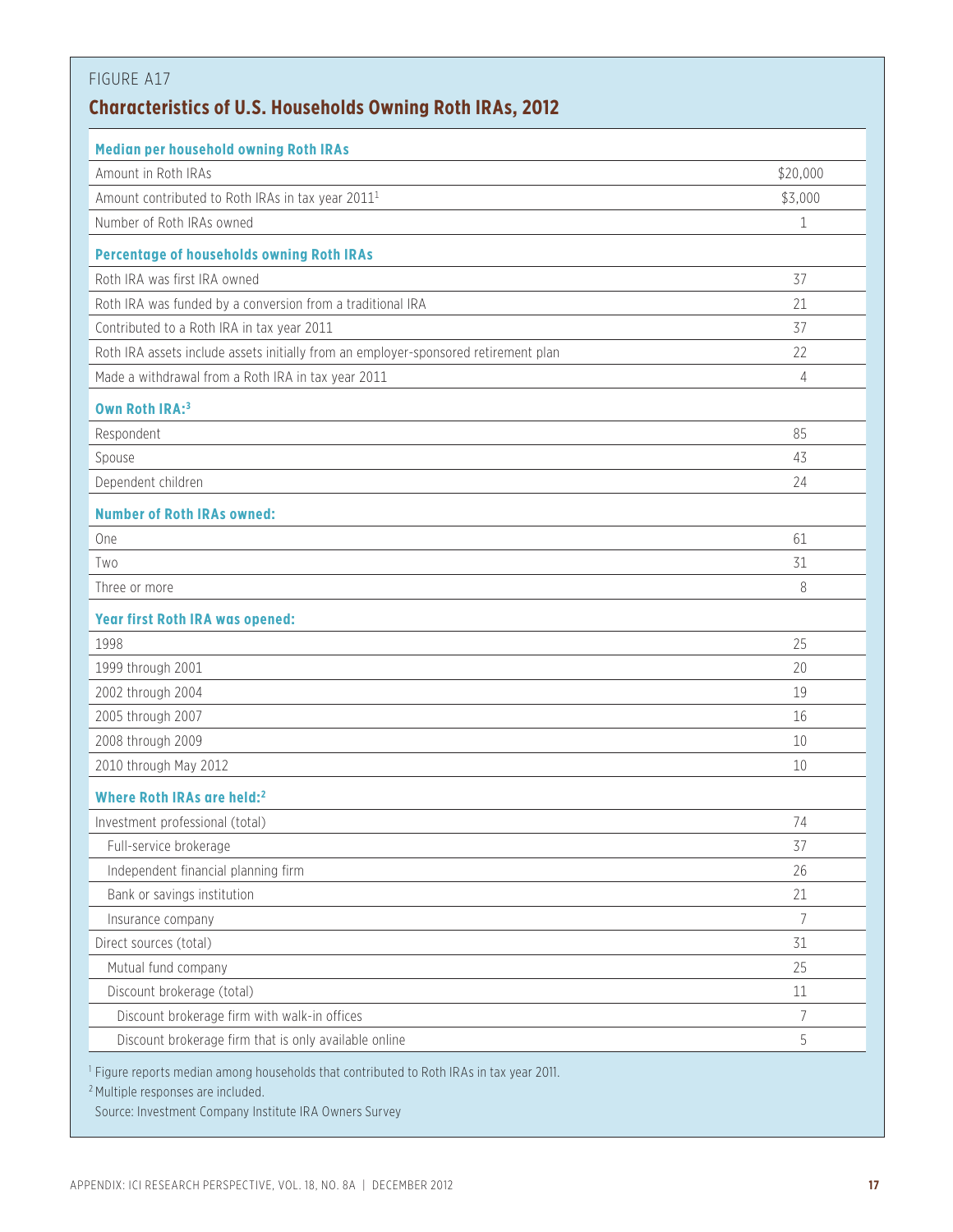## **Characteristics of Households Owning Roth IRAs With and Without Conversions, 2012**

|                                                                    | <b>Roth IRA was funded</b><br>by a conversion from a<br>traditional IRA <sup>1</sup> | <b>Roth IRA was not funded</b><br>by a conversion from a<br>traditional IRA <sup>2</sup> |
|--------------------------------------------------------------------|--------------------------------------------------------------------------------------|------------------------------------------------------------------------------------------|
| <b>Median per household</b>                                        |                                                                                      |                                                                                          |
| Age of household sole or co-decisionmaker for saving and investing | 50 years                                                                             | 44 years                                                                                 |
| Household income <sup>3</sup>                                      | \$88,000                                                                             | \$90,000                                                                                 |
| Household financial assets <sup>4</sup>                            | \$330,000                                                                            | \$180,000                                                                                |
| Household financial assets in all types of IRAs                    | \$77,500                                                                             | \$40,000                                                                                 |
| Amount in Roth IRAs                                                | \$35,000                                                                             | \$15,000                                                                                 |
| Number of Roth IRAs owned                                          | $\mathbf{1}$                                                                         | $\mathbf{1}$                                                                             |
| <b>Percentage of households</b>                                    |                                                                                      |                                                                                          |
| Household sole or co-decisionmaker for saving and investing:       |                                                                                      |                                                                                          |
| Married or living with a partner                                   | 75                                                                                   | 78                                                                                       |
| Widowed                                                            | 6                                                                                    | 3                                                                                        |
| College or postgraduate degree                                     | 57                                                                                   | 59                                                                                       |
| Employed full- or part-time                                        | 65                                                                                   | 77                                                                                       |
| Retired from lifetime occupation                                   | 25                                                                                   | 17                                                                                       |
| <b>Year first Roth IRA was opened:</b>                             |                                                                                      |                                                                                          |
| 1998                                                               | 41                                                                                   | 21                                                                                       |
| 1999 through 2001                                                  | 16                                                                                   | 21                                                                                       |
| 2002 through 2004                                                  | 16                                                                                   | 20                                                                                       |
| 2005 through 2007                                                  | 11                                                                                   | 17                                                                                       |
| 2008 through 2009                                                  | 10                                                                                   | 10                                                                                       |
| 2010 through May 2012                                              | 6                                                                                    | 11                                                                                       |

<sup>1</sup> Twenty-one percent of households owning Roth IRAs have Roth IRAs funded by conversions from traditional IRAs.

<sup>2</sup> Seventy-nine percent of households owning Roth IRAs have Roth IRAs that are not funded by conversions from traditional IRAs.

<sup>3</sup> Total reported is household income before taxes in 2011.

<sup>4</sup> Household financial assets include assets in employer-sponsored retirement plans but exclude the household's primary residence. Source: Investment Company Institute IRA Owners Survey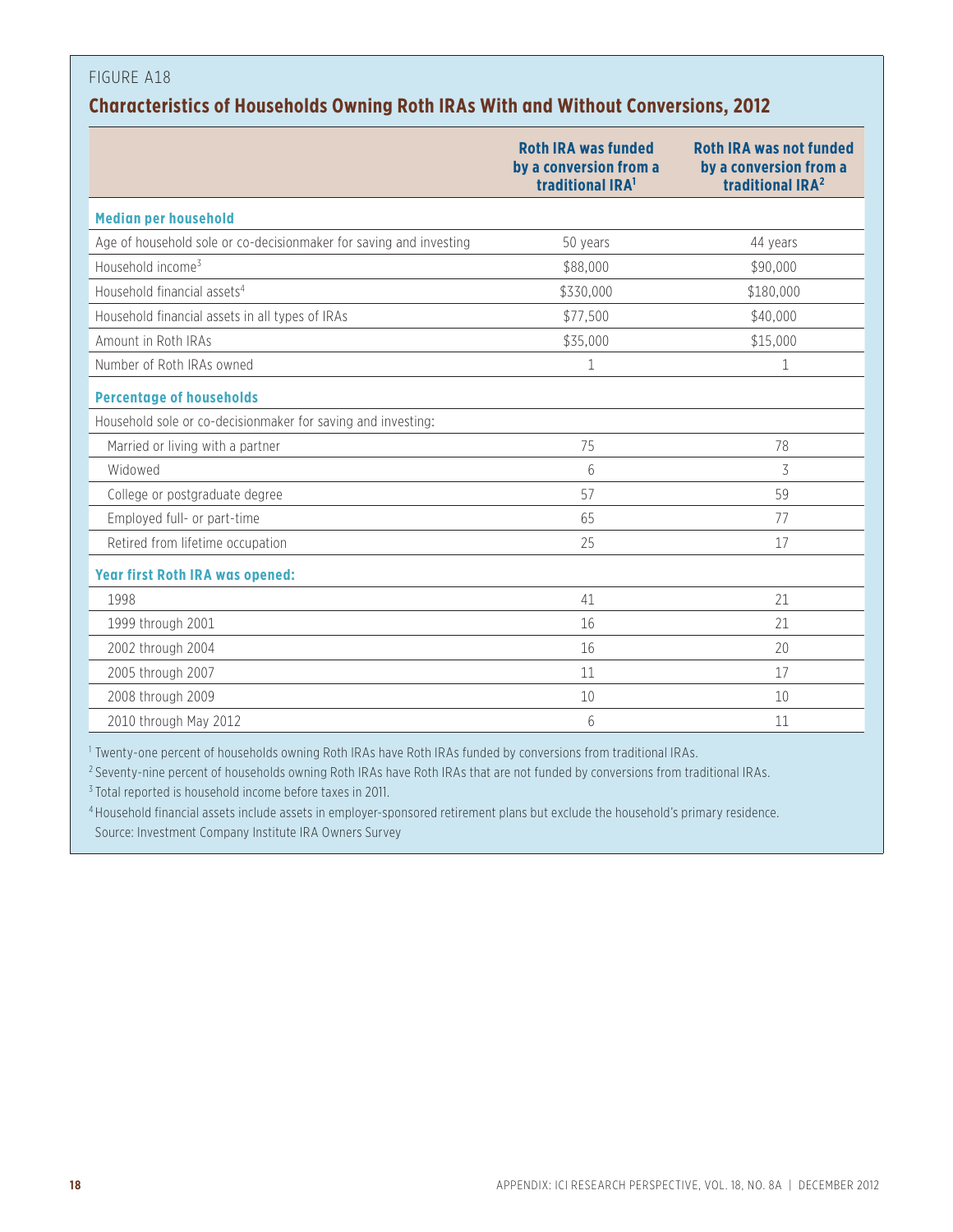## **Traditional IRA Withdrawals Mostly Were Made by Older Owners**

Households making traditional IRA withdrawals tend to be older and retired. In tax year 2011, the median age of the household decisionmaker surveyed among households that took traditional IRA withdrawals was 72, compared with a median age of 52 among households not taking distributions (Figure A19). Seventy-three percent of households that took withdrawals were headed by retired individuals in tax year 2011. Typically, withdrawals from traditional IRAs were taken to fulfill required minimum distributions (RMDs). Sixty-five percent of households owning traditional IRAs in 2012 and making withdrawals in tax year 2011 calculated their withdrawal amount based on the RMD, compared with 61 percent in tax year 2010, and 48 percent in tax year 2009.<sup>12</sup> Some of the increase

in withdrawal activity in tax year 2010 and tax year 2011 resulted from the return of RMDs, which were suspended in tax year 2009.13 Twenty-two percent of traditional IRA–owning households taking withdrawals reported they withdrew lump sums based on needs in tax year 2011.

Households that were retired and took traditional IRA withdrawals usually took withdrawals to pay for living expenses or to reinvest or save the withdrawal amount in another account. In tax year 2011, 35 percent reported using traditional IRA withdrawals to pay for living expenses (Figure A19). Thirty-two percent of households making withdrawals in tax year 2011 reinvested or saved the withdrawal amount in another account.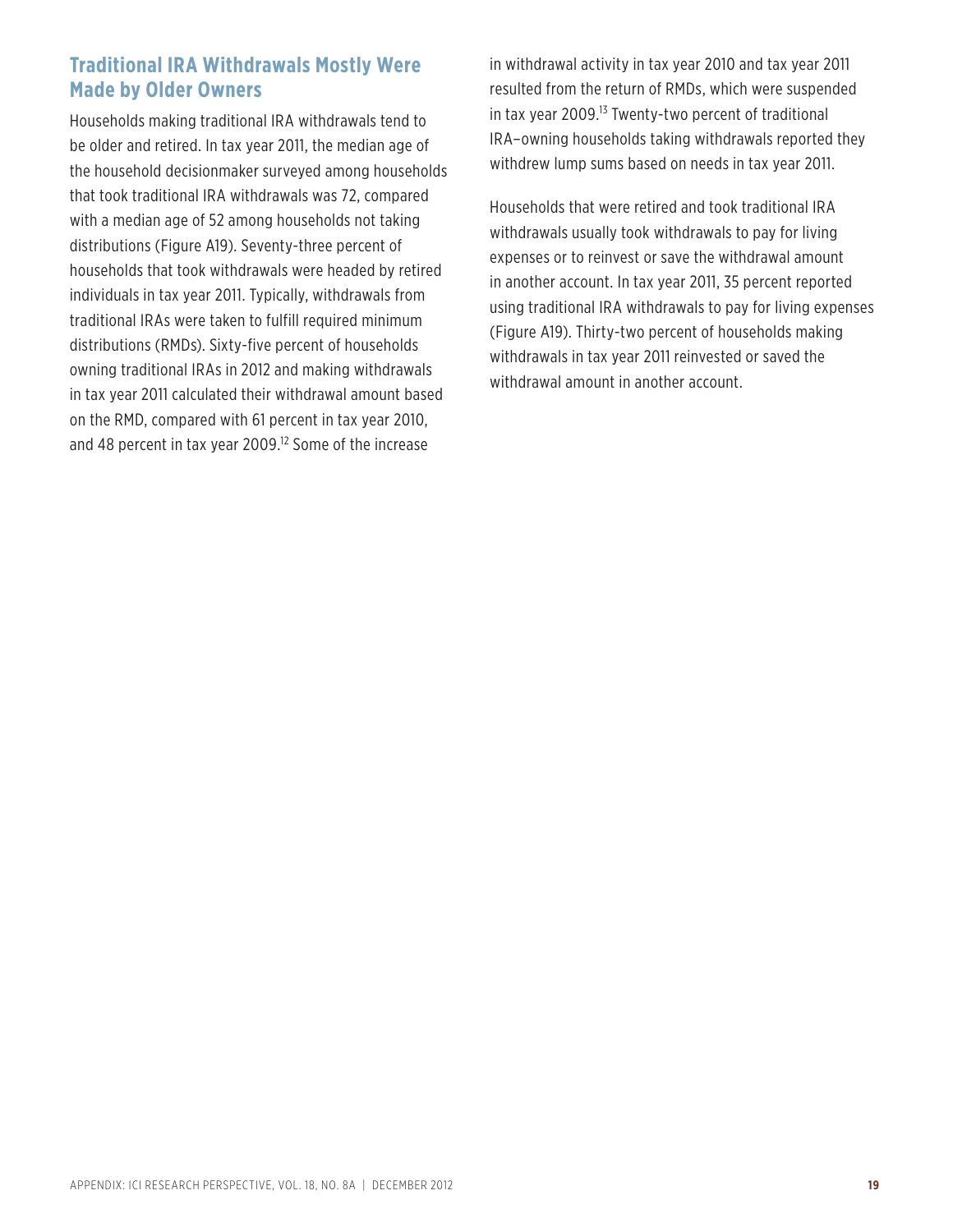#### **Most Traditional IRA Withdrawals Are Made to Meet Required Minimum Distributions**

*Characteristics of U.S. households owning traditional IRAs by withdrawal status in tax year 2011*

|                                                                     | <b>Made a withdrawal</b><br>from a traditional IRA<br>in tax year 2011 <sup>1</sup> | Did not make a withdrawal<br>from a traditional IRA<br>in tax year 2011 <sup>2</sup> |
|---------------------------------------------------------------------|-------------------------------------------------------------------------------------|--------------------------------------------------------------------------------------|
| <b>Median per household</b>                                         |                                                                                     |                                                                                      |
| Age of household sole or co-decisionmaker for saving and investing  | 72 years                                                                            | 52 years                                                                             |
| Household income <sup>3</sup>                                       | \$60,000                                                                            | \$82,000                                                                             |
| Household financial assets <sup>4</sup>                             | \$300,000                                                                           | \$200,000                                                                            |
| Household financial assets in all types of IRAs                     | \$75,000                                                                            | \$51,300                                                                             |
| <b>Percentage of households</b>                                     |                                                                                     |                                                                                      |
| Household sole or co-decisionmaker for saving and investing:        |                                                                                     |                                                                                      |
| Married or living with a partner                                    | 60                                                                                  | 77                                                                                   |
| Widowed                                                             | 26                                                                                  | 5                                                                                    |
| College or postgraduate degree                                      | 37                                                                                  | 49                                                                                   |
| Employed full- or part-time                                         | 26                                                                                  | 73                                                                                   |
| Retired from lifetime occupation                                    | 73                                                                                  | 21                                                                                   |
| How withdrawal was determined:                                      |                                                                                     |                                                                                      |
| Withdraw to meet the IRS's required minimum distribution            | 65                                                                                  | N/A                                                                                  |
| Withdraw a lump sum based on needs                                  | 22                                                                                  | N/A                                                                                  |
| Withdraw a regular dollar amount                                    | 6                                                                                   | N/A                                                                                  |
| Withdraw a fixed percentage of the account balance                  | $\overline{2}$                                                                      | N/A                                                                                  |
| Withdraw an amount based on life expectancy                         | $\overline{2}$                                                                      | N/A                                                                                  |
| Some other way                                                      | 3                                                                                   | N/A                                                                                  |
| Purpose of traditional IRA withdrawal in retirement <sup>5, 6</sup> |                                                                                     |                                                                                      |
| Took withdrawals to pay for living expenses                         | 35                                                                                  | N/A                                                                                  |
| Spent it on a car, boat, or big-ticket item other than a home       | $\overline{9}$                                                                      | N/A                                                                                  |
| Spent it on a healthcare expense                                    | 15                                                                                  | N/A                                                                                  |
| Used it for an emergency                                            | $\overline{7}$                                                                      | N/A                                                                                  |
| Used it for home purchase, repair, or remodeling                    | 16                                                                                  | N/A                                                                                  |
| Reinvested or saved it in another account                           | 32                                                                                  | N/A                                                                                  |
| Paid for education                                                  | 4                                                                                   | N/A                                                                                  |
| Some other purpose                                                  | 16                                                                                  | N/A                                                                                  |

<sup>1</sup> Twenty-one percent of households owning traditional IRAs withdrew money from them in tax year 2011.

<sup>2</sup> Seventy-nine percent of households owning traditional IRAs did not withdraw money from them in tax year 2011.

<sup>3</sup> Total reported is household income before taxes in tax year 2011.

<sup>4</sup> Household financial assets include assets in employer-sponsored retirement plans but exclude the household's primary residence.

<sup>5</sup> Figure reported for traditional IRA–owning households that took a withdrawal and either the head of household or spouse is retired.

<sup>6</sup> Multiple responses are included.

N/A = not applicable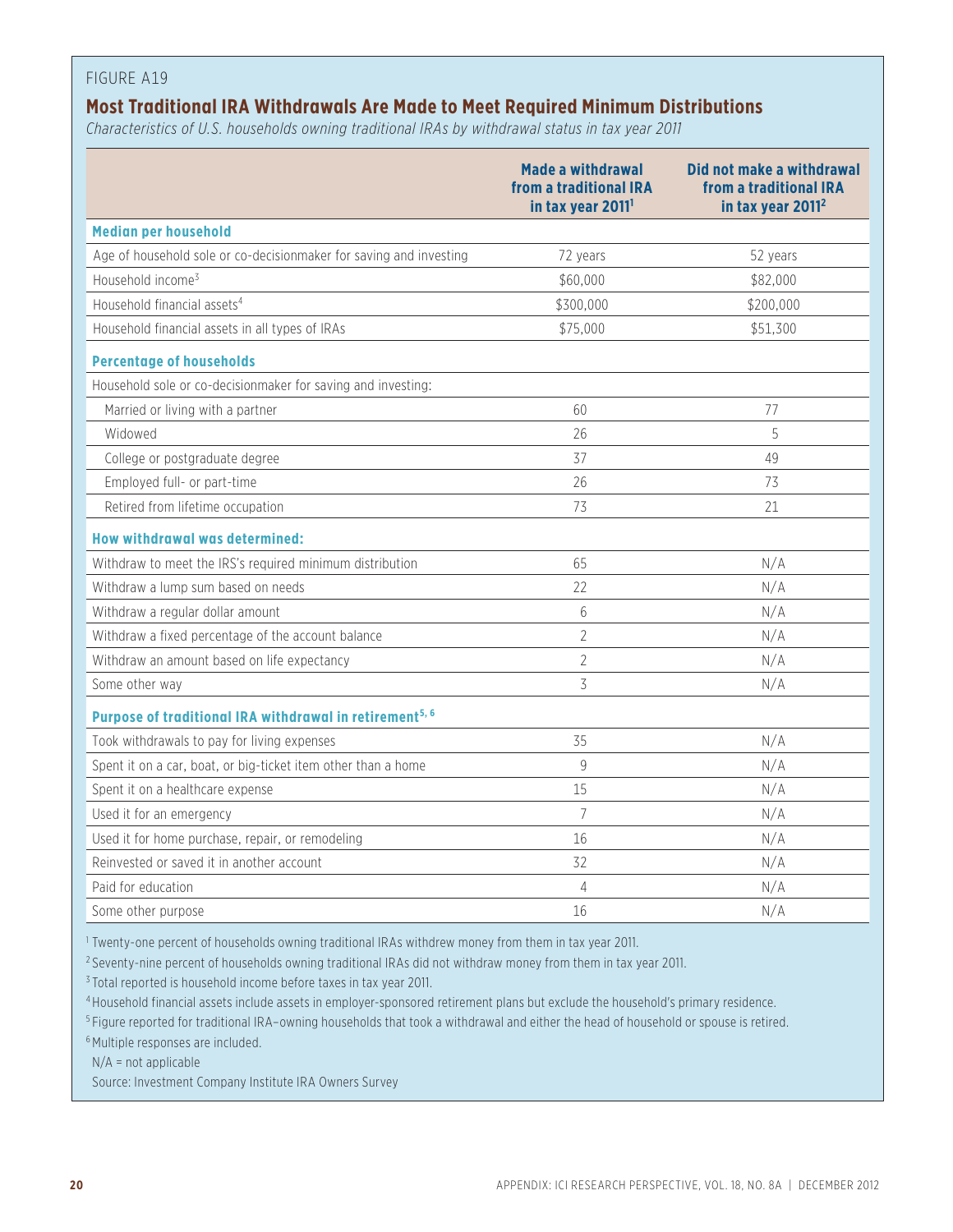## **Notes**

- <sup>1</sup> Data in this appendix on the number and percentage of households owning IRAs are based on ICI's Annual Mutual Fund Shareholder Tracking Survey conducted in May 2012 of 4,019 randomly selected, representative U.S. households. The standard error for the total sample is  $\pm$  1.6 percentage points at the 95 percent confidence level. For further discussion and additional results from this survey, see Schrass, Bogdan, and Holden 2012. The demographic and financial characteristics of IRA owners are derived from a separate May 2012 IRA Owners Survey of 2,801 representative U.S. households owning traditional IRAs, Roth IRAs, and employer-sponsored IRAs (SEP IRAs, SAR-SEP IRAs, and SIMPLE IRAs). The standard error for the total sample is  $\pm$  1.9 percentage points at the 95 percent confidence level. IRA ownership does not include ownership of Coverdell Education Savings Accounts (formerly called Education IRAs).
- $2$  For the rules governing IRAs, see Internal Revenue Service 2011. For a brief history of IRAs and a discussion of the various features of the different types of IRAs, see Holden et al. 2005. For definitions of key terms related to IRAs and retirement saving, see pages 30–31 of Holden and Schrass 2012.
- $3$  See Holden et al. 2005 for a discussion of the history of IRAs. For a discussion of the evolving role of IRAs in U.S. retirement planning, see Sabelhaus and Schrass 2009.
- <sup>4</sup> For a discussion of age and cohort effects, see Sabelhaus and Schrass 2009.
- <sup>5</sup> In 2012, 24 percent of all IRA assets were held by households headed by members of the Silent and GI Generations. Households headed by members of Generation X held 18 percent of IRA assets and households headed by members of Generation Y held 5 percent of all IRA assets.
- <sup>6</sup> Prior to 2006, Roth IRAs could not directly accept rollovers from employer-sponsored retirement plans. Starting in 2006, Roth accounts in 401(k) and 403(b) plans could be rolled over to Roth IRAs. The Pension Protection Act of 2006 allows direct rollovers of non-Roth amounts in qualified employer-

sponsored retirement plans to Roth IRAs starting in 2008. For a complete discussion of the specific rules, see Internal Revenue Service 2011. Twenty-two percent of Roth IRA–owning households in 2012 reported that their Roth IRAs contained assets that were initially from an employer-sponsored retirement plan (see Figure A17).

- $<sup>7</sup>$  In aggregate, 46 percent of the \$5.1 trillion in IRAs at the</sup> end of the second quarter of 2012 was invested in mutual funds (see Investment Company Institute 2012). For more information on the asset allocation of individual traditional IRA investors, see Holden and Bass 2011.
- <sup>8</sup> See discussion and Figure 20 in Holden and Schrass 2012.
- See Holden et al. 2005 for a discussion of the relationship between demographic characteristics and the propensity to save. For discussion of how saving goals vary over the life cycle and with income, see Brady, Burham, and Holden 2012. For additional discussion, see also Brady and Bogdan 2012 and Sabelhaus, Bogdan, and Schrass 2008.
- <sup>10</sup> For data on aggregate Roth IRA assets, contributions, and conversions, see Investment Company Institute 2012. For reference on rules governing IRAs, see Internal Revenue Service 2011.
- <sup>11</sup> In 2010, taxpayers who made conversions to Roth IRAs had the option of paying the taxes over two years (2011 and 2012). For additional detail, see Internal Revenue Service 2011.
- <sup>12</sup> See Figure 25 in Holden and Schrass 2012.
- <sup>13</sup> In 2008, the Worker, Retiree, and Employer Recovery Act suspended RMDs from traditional IRAs and other retirement accounts for tax year 2009. For additional information on the 2009 suspension of RMDs, see Internal Revenue Service 2010.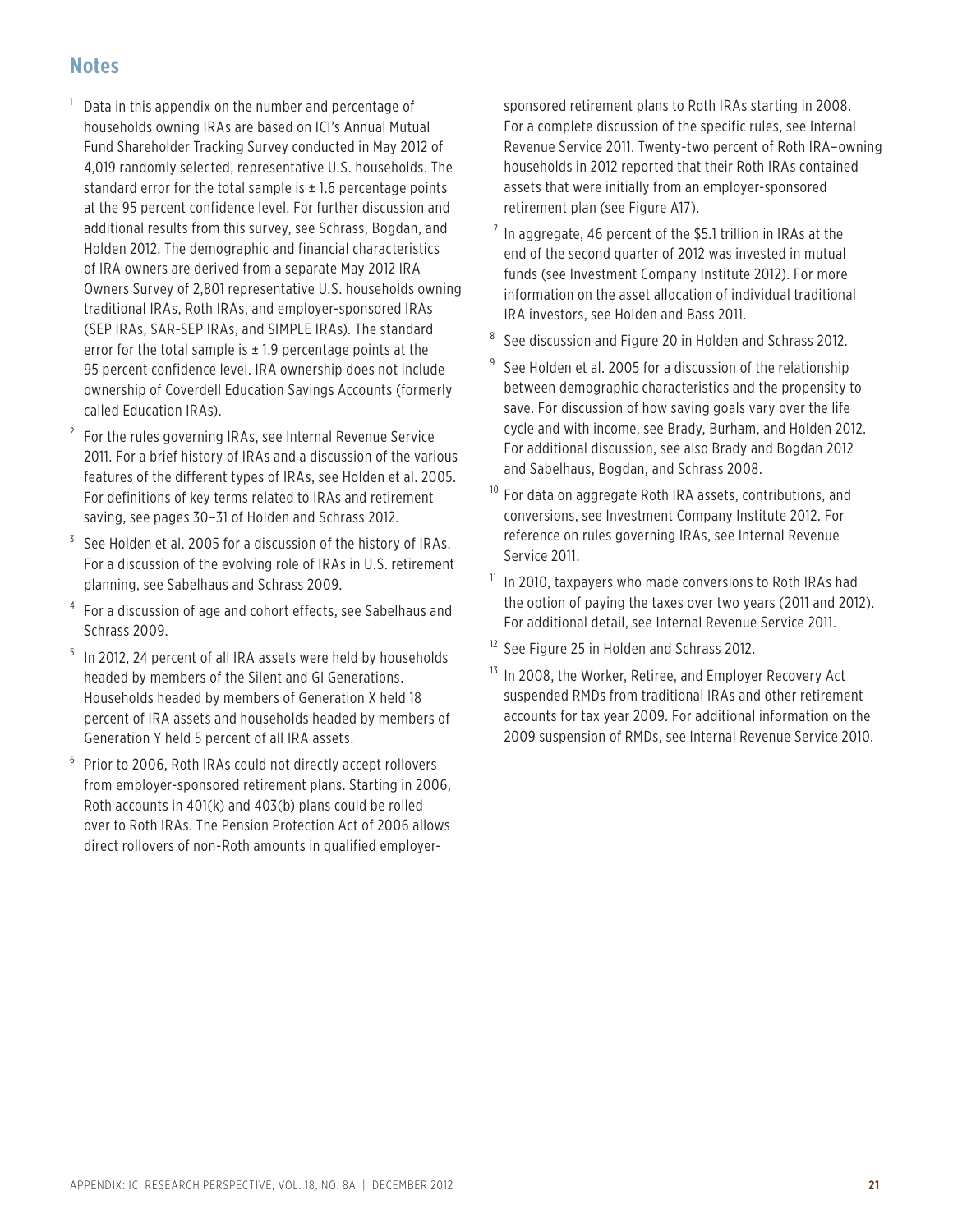#### **References**

Brady, Peter, and Michael Bogdan. 2012. "Who Gets Retirement Plans and Why, 2011." *ICI Research Perspective 18, no. 4* (September). Available at www.ici.org/pdf/ per18-04.pdf.

Brady, Peter, Kimberly Burham, and Sarah Holden. 2012. *The Success of the U.S. Retirement System (December)*. Washington, DC: Investment Company Institute. Available at www.ici.org/pdf/ppr\_12\_success\_retirement.pdf.

Holden, Sarah, and Steven Bass. 2011. *The IRA Investor Profile: Traditional IRA Investors' Asset Allocation, 2007 and 2008*. Washington, DC: Investment Company Institute (September). Available at www.ici.org/pdf/ rpt\_11\_ira\_asset.pdf.

Holden, Sarah, Kathy Ireland, Vicky Leonard-Chambers, and Michael Bogdan. 2005. "The Individual Retirement Account at Age 30: A Retrospective." *Investment Company Institute Perspective* 11, no. 1 (February). Available at www.ici.org/ pdf/per11-01.pdf.

Holden, Sarah, and Daniel Schrass. 2012. "The Role of IRAs in U.S. Households' Saving for Retirement, 2012." *ICI Research Perspective* 18, no. 8 (December). Available at www.ici.org/pdf/per18-08.pdf.

Internal Revenue Service. 2010. *Publication 590, Individual Retirement Arrangements (IRAs) For Use in Preparing 2009 Returns*. Available at www.irs.gov/pub/irs-prior/ p590--2009.pdf.

Internal Revenue Service. 2011. *Publication 590, Individual Retirement Arrangements (IRAs) For Use in Preparing 2011 Returns*. Available at www.irs.gov/pub/irs-prior/ p590--2011.pdf.

Investment Company Institute. 2012. "The U.S. Retirement Market, Second Quarter 2012" (September). Available at www.ici.org/info/ret\_12\_q2\_data.xls.

Sabelhaus, John, Michael Bogdan, and Daniel Schrass. 2008. *Equity and Bond Ownership in America, 2008*. Washington, DC: Investment Company Institute and New York, NY: Securities Industry and Financial Markets Association. Available at www.ici.org/pdf/rpt\_08\_equity\_owners.pdf.

Sabelhaus, John, and Daniel Schrass. 2009. "The Evolving Role of IRAs in U.S. Retirement Planning." *Investment Company Institute Research Perspective* 15, no. 3 (November). Available at www.ici.org/pdf/per15-03.pdf.

Schrass, Daniel, Michael Bogdan, and Sarah Holden. 2012. "Ownership of Mutual Funds, Shareholder Sentiment, and Use of the Internet, 2012." *ICI Research Perspective* 18, no. 6 (November). Available at www.ici.org/pdf/per18-06.pdf.

U.S. Census Bureau. 2012. "Income, Poverty, and Health Insurance Coverage in the United States: 2011." *Current Population Reports, P60-243* (September). Washington, DC: U.S. Government Printing Office. Available at www.census.gov/prod/2012pubs/p60-243.pdf.